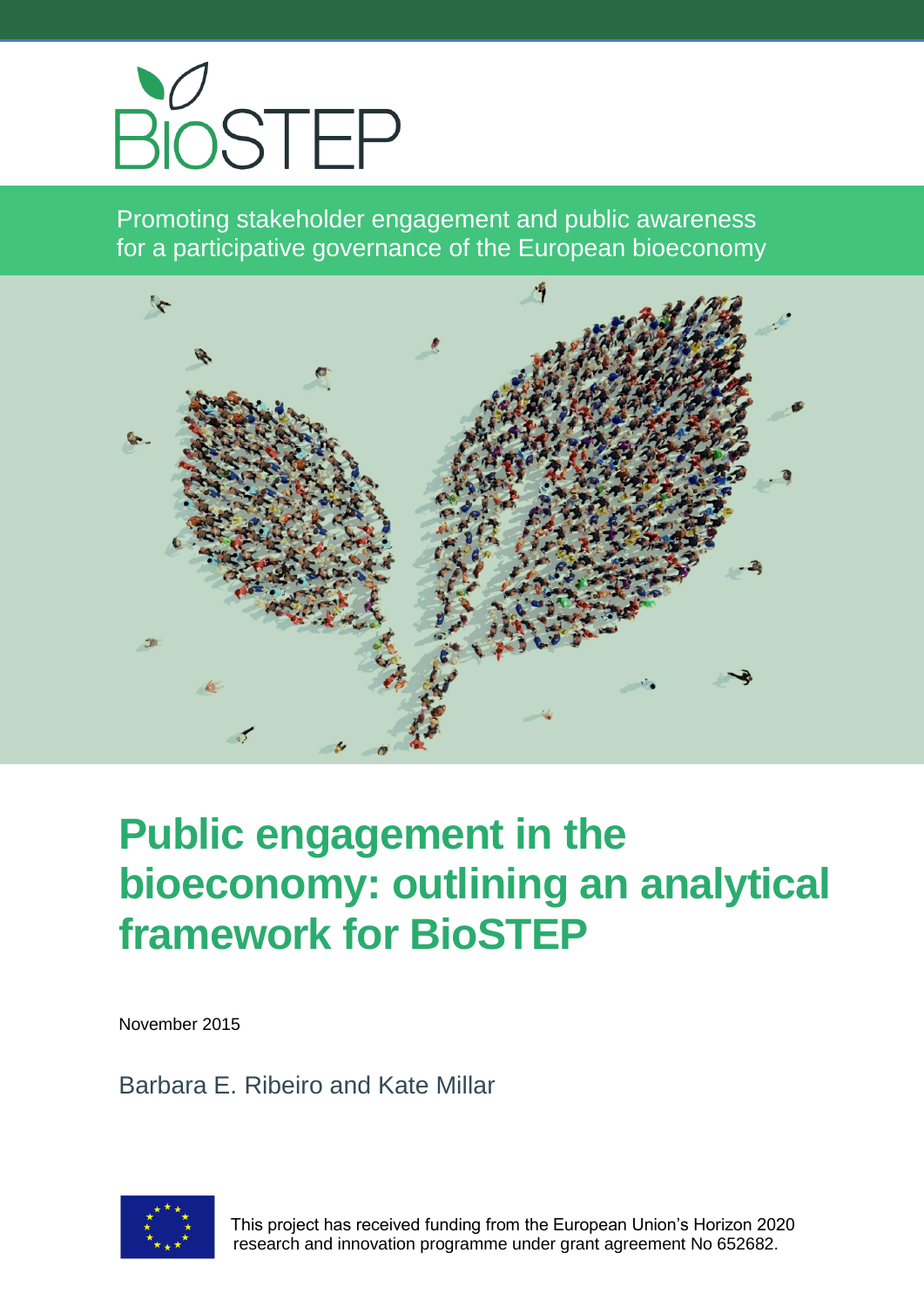| <b>Document information</b> |                                                                                                                       |  |
|-----------------------------|-----------------------------------------------------------------------------------------------------------------------|--|
| Project name:               | <b>BioSTEP</b>                                                                                                        |  |
| <b>Project title:</b>       | Promoting stakeholder engagement and public<br>awareness for a participative governance of the<br>European bioeconomy |  |
| Project number:             | 652682                                                                                                                |  |
| <b>Start date:</b>          | $1st$ March 2015                                                                                                      |  |
| <b>Duration:</b>            | 36 months                                                                                                             |  |

| <b>Report:</b>                | <b>BioSTEP Working Paper</b>            |
|-------------------------------|-----------------------------------------|
| <b>Work Package:</b>          | N/A                                     |
| <b>Work Package leader:</b>   | N/A                                     |
| Task:                         | N/A                                     |
| Task leader:                  | N/A                                     |
| Responsible author(s):        | Barbara E. Ribeiro, Kate Millar (UNOTT) |
| Internal peer review:         | Holger Gerdes (Ecologic)                |
| <b>Planned delivery date:</b> | N/A                                     |
| <b>Actual delivery date:</b>  | M <sub>9</sub>                          |
| <b>Reporting period:</b>      | N/A                                     |

| <b>Dissemination level of this report</b> |                                                                                       |   |
|-------------------------------------------|---------------------------------------------------------------------------------------|---|
| PU                                        | Public                                                                                | х |
| <b>PP</b>                                 | Restricted to other programme participants (including the Commission Services)        |   |
| <b>RE</b>                                 | Restricted to a group specified by the consortium (including the Commission Services) |   |
| <sub>CO</sub>                             | Confidential, only for members of the consortium (including the Commission Services)  |   |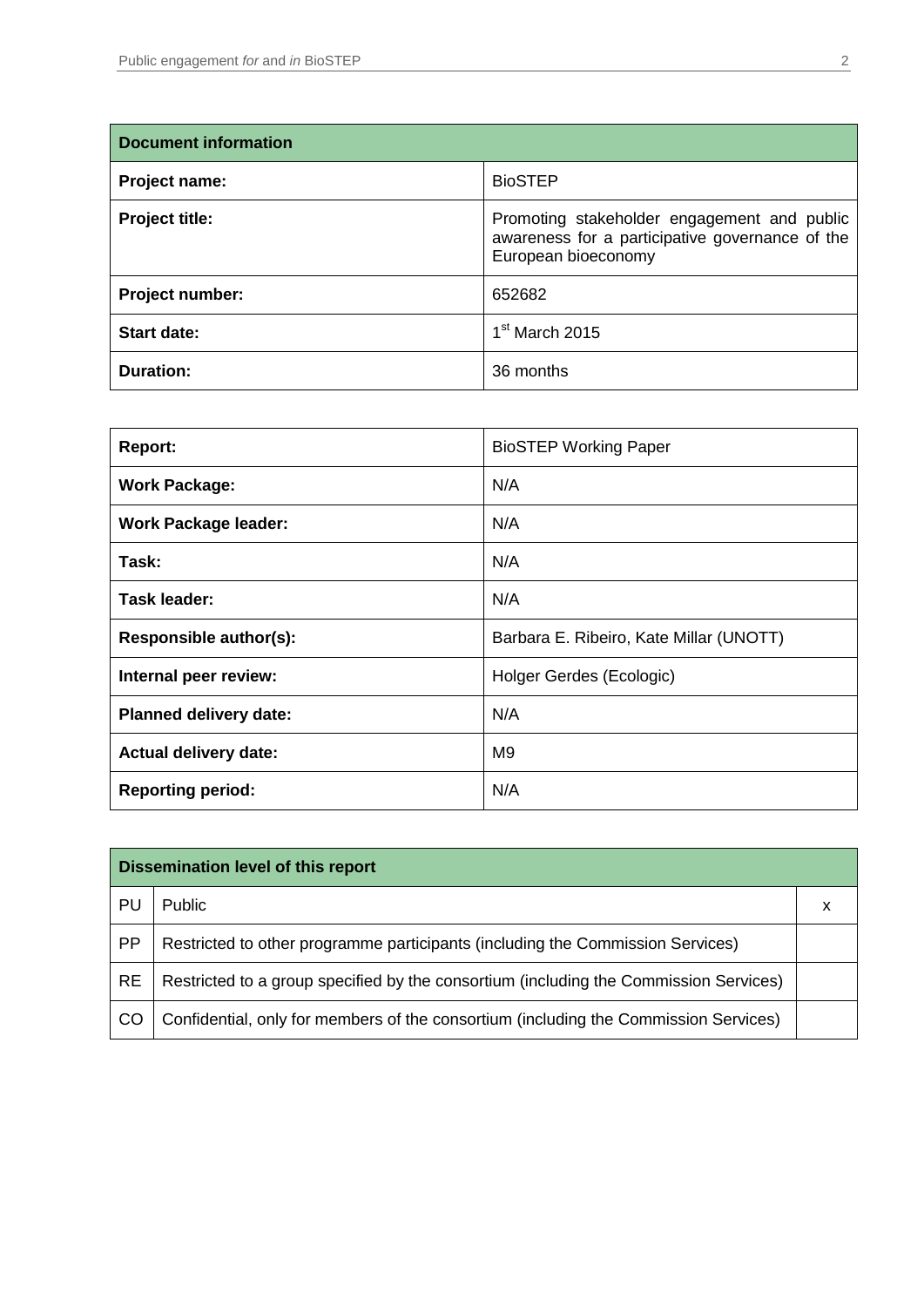#### **ACKNOWLEDGMENT & DISCLAIMER**

This project has received funding from the European Union's Horizon 2020 research and innovation programme under grant agreement No 652682. Neither the European Commission nor any person acting on behalf of the Commission is responsible for how the following information is used. The views expressed in this publication are the sole responsibility of the author and do not necessarily reflect the views of the European Commission.

Reproduction and translation for non-commercial purposes are authorised, provided the source is acknowledged and the publisher is given prior notice and sent a copy.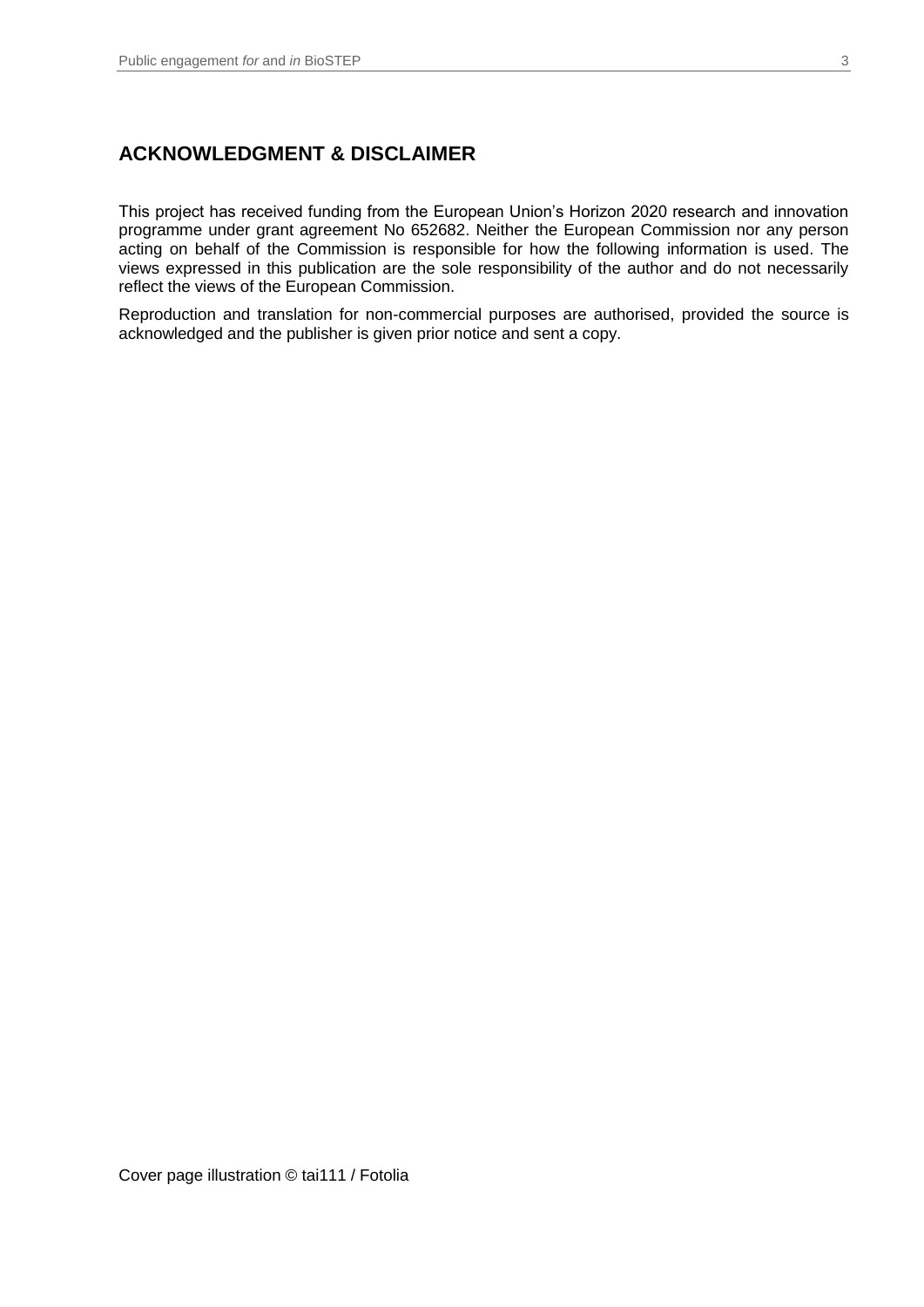This is an internal working paper to support discussions on the theory and practice of stakeholder and public engagement in the BioSTEP project. BioSTEP responds to EC calls on broader engagement in science and technology by not only analysing stakeholder and public engagement in the bioeconomy in Europe, but also supporting it through the promotion of different engagement activities. This working paper focuses on the topic of public engagement, being somewhat different from stakeholder engagement, aiming to support a discussion on what it might mean *for* and *in* BioSTEP. That is, what we understand by public engagement and how in practice BioSTEP is engaging with publics. The main objective of this paper is to start outlining an analytical framework for public engagement in BioSTEP by exploring the topic in public policy and part of the academic literature.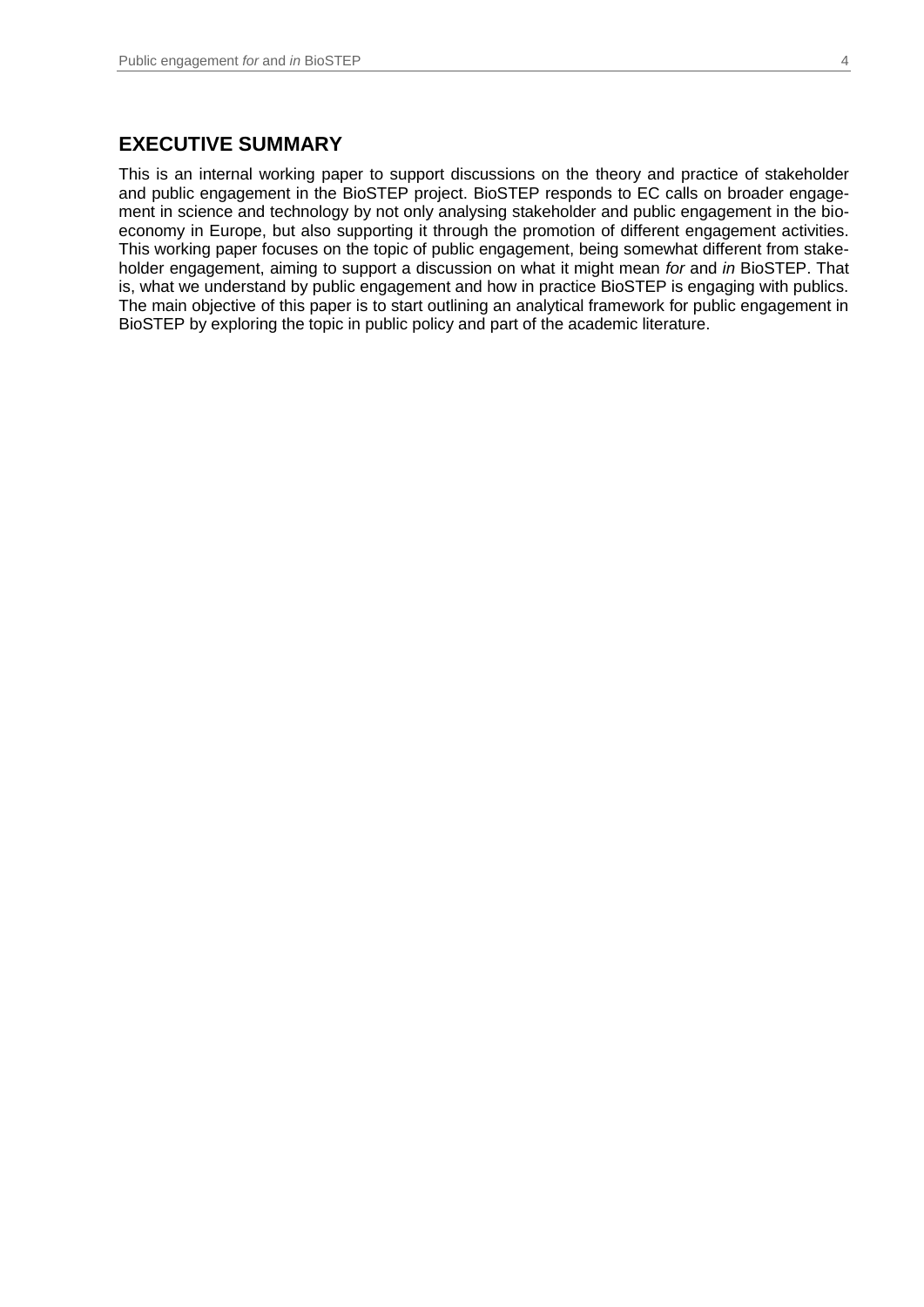## **Table of contents**

| 1              |                                                                                |  |
|----------------|--------------------------------------------------------------------------------|--|
| $\mathbf{2}$   |                                                                                |  |
| $\mathbf{3}$   |                                                                                |  |
| 4              |                                                                                |  |
| 5              |                                                                                |  |
| 6              | Different ways to 'engage': Exploring levels and forms of engagement 16        |  |
| $\overline{7}$ |                                                                                |  |
| 8              | Annex 1: Key contributions on participation typologies highlighted by Cornwall |  |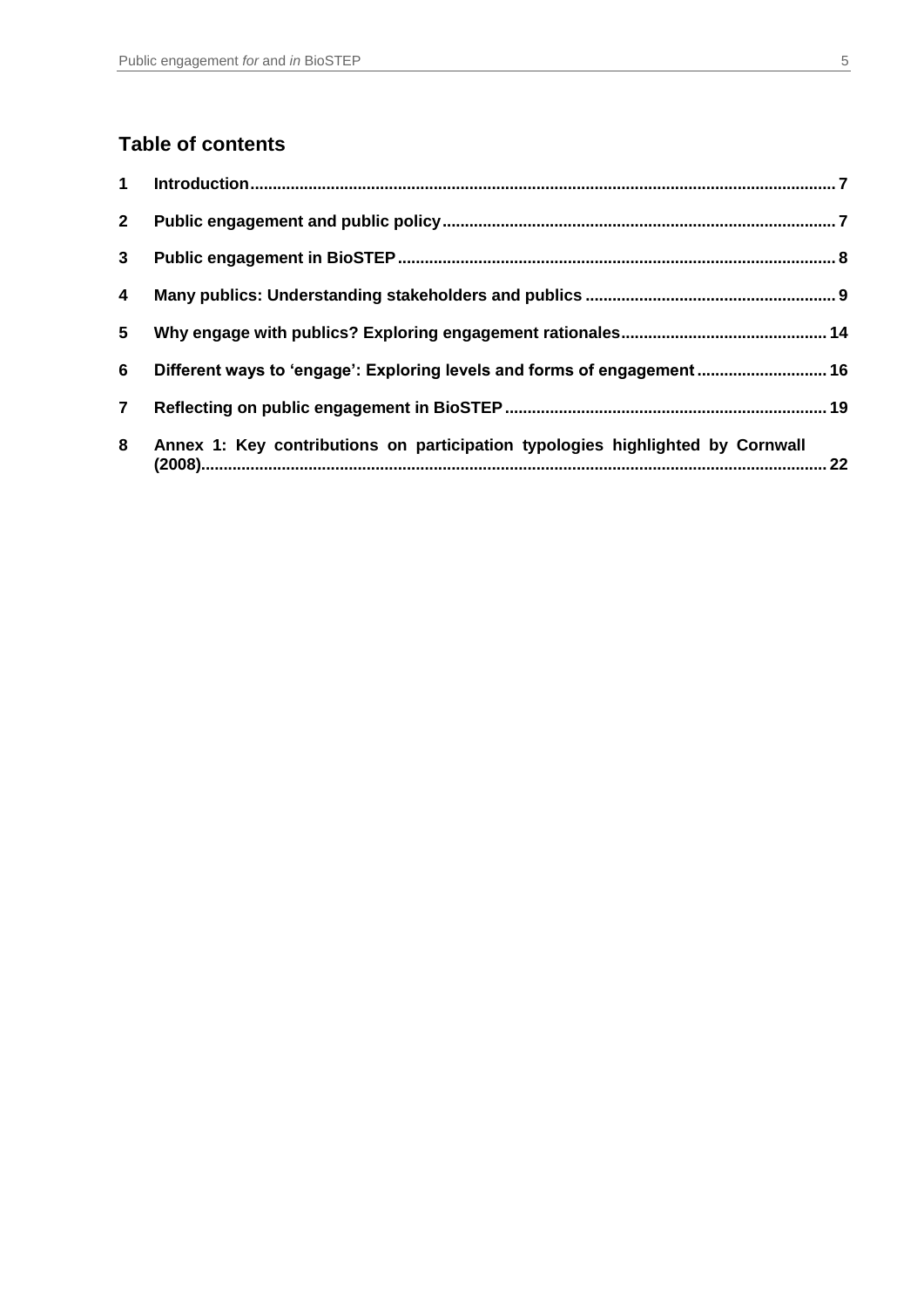# **Figures**

| Figure 1: Outline of an analytical framework for public engagement in BioSTEP              |  |
|--------------------------------------------------------------------------------------------|--|
| Figure 2: Public engagement spectrum in the context of impact assessment (based on Roberts |  |
|                                                                                            |  |

# **Tables**

| Table 1: Terms used in BioSTEP to refer to the categories of stakeholders and publics 10      |  |
|-----------------------------------------------------------------------------------------------|--|
|                                                                                               |  |
| Table 3: Different notions of citizenship (based on Leach and Scoones 2003).  12              |  |
|                                                                                               |  |
| Table 5: Main motivations for bringing publics 'in' (based on Marris and Rose 2010 and Pallet |  |
|                                                                                               |  |

## **Abbreviations**

| EC               | European Commission                                |  |
|------------------|----------------------------------------------------|--|
| EU               | European Union                                     |  |
| <b>CSOs</b>      | <b>Civil Society Organisations</b>                 |  |
| <b>CSR</b>       | <b>Corporate Social Responsibility</b>             |  |
| IA               | Impact Assessment                                  |  |
| IAP <sub>2</sub> | International Association for Public Participation |  |
| <b>NGOs</b>      | Non-Governmental Organisations                     |  |
| <b>RRI</b>       | Responsible Research and Innovation (RRI)          |  |
| <b>STS</b>       | Science and Technology Studies                     |  |
| <b>TA</b>        | <b>Technology Assessment</b>                       |  |
| <b>UN</b>        | <b>United Nations</b>                              |  |
| <b>UNECE</b>     | United Nations Economic Commission for Europe      |  |
| <b>UNEP</b>      | United Nations Environment Programme               |  |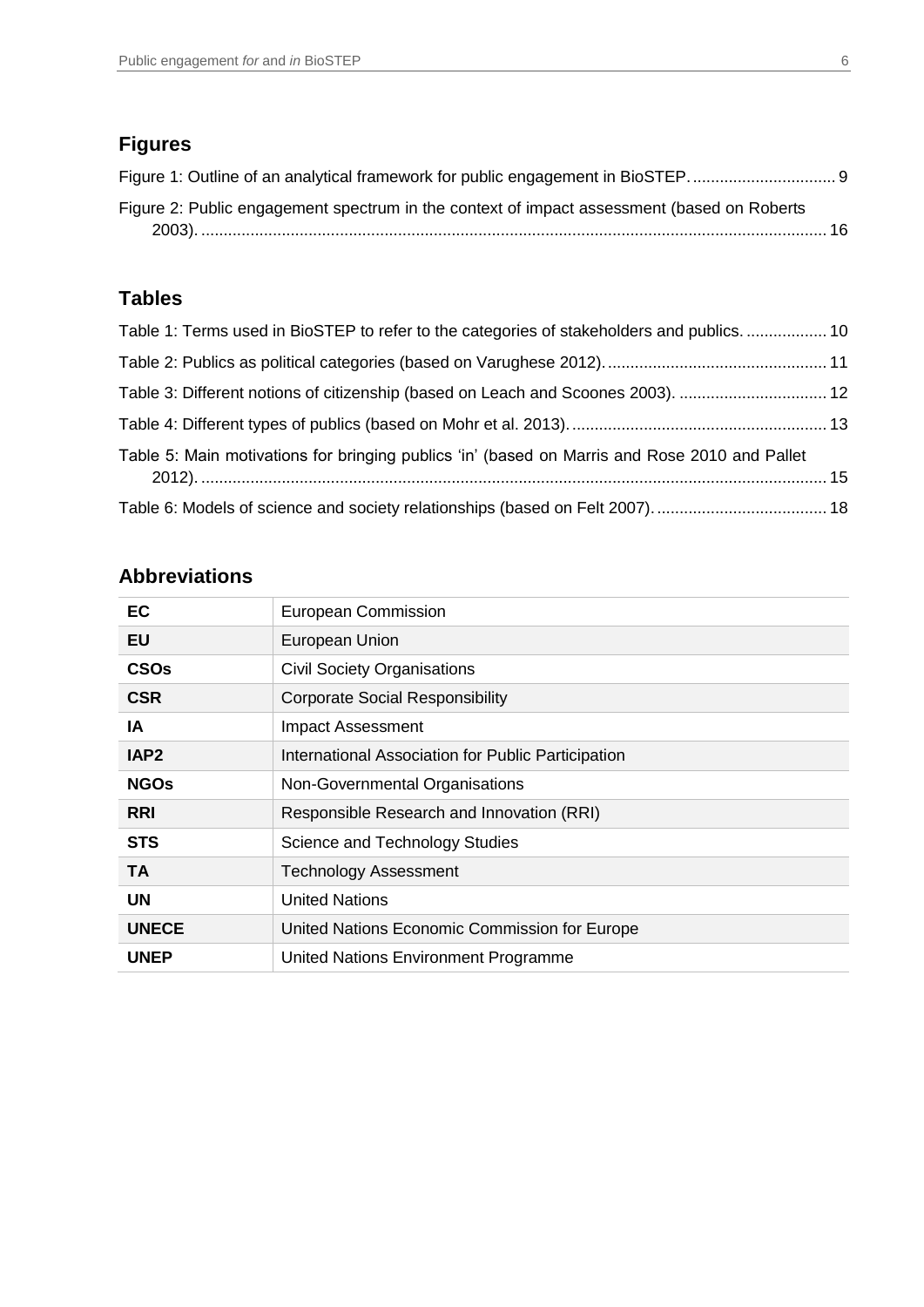# <span id="page-6-0"></span>**1 Introduction**

The aim of this document is to set out a briefing on the nature and purpose of public engagement in order to support the development of a common understanding within the BioSTEP project. In order to do this the report briefly explores:

- 1. The policy context of public engagement;
- 2. The possible role of public engagement in BioSTEP;
- 3. Understandings of different types of stakeholders and publics;
- 4. Why we engage with publics, specifically examining the justifications for engagement;
- 5. The different forms of engagement and at which levels they operate; and concludes by
- 6. Reflecting on public engagement in BioSTEP as we move forward with the project tasks.

## <span id="page-6-1"></span>**2 Public engagement and public policy**

As far back as the 1992 Rio Declaration, policy-makers, scientists, industry representatives, etc. have discussed the need to engage with different 'voices' and stakeholders. The Rio Declaration (Principle 10)<sup>1</sup> set out a requirement to strengthen access to environmental-related information, facilitate engagement and access to justice as part of national environmental policies and practices. In Europe this led to the implementation of the Aarhus Convention in the EU in 1998,<sup>2</sup> which set out a requirement to engage with citizens and stakeholders. The UN requirements were further developed in the UNEP (Bali) guidelines for as Rio+20 national action plans. $3$ 

In terms of science and technology development at an EU level, the Aarhus Convention might be seen as the first step to formalising a requirement to engage with the public, However even before the Aarhus there was an interest in and need for wider engagement in research and innovation governance in the European Union (EU). Over the last decade, Member States and the European Commission (EC) have continuously supported structured public participation in issues involving scientific and/or technological dimensions (Felt 2007). This interest has been further fuelled by a growing perception that there is a public uneasiness and a sense of fear related to the risks of emerging science and technology. Although this perception has already been extensively challenged (see Felt 2007), governmental responses have included investing in programmes that support different forms of "public engagement".

<sup>3</sup> Bali Guideline Implementation Guide:

 $\overline{a}$ 

http://www.unep.org/civil-society/Implementation/Principle10/tabid/105013/Default.aspx

<sup>1</sup> Principle 10 was adopted 1992 as a part of the Rio Declaration, stating that: *"Environmental issues are best handled with participation of all concerned citizens, at the relevant level. At the national level, each individual shall have appropriate access to information concerning the environment that is held by public authorities, including information on hazardous materials and activities in their communities, and the opportunity to participate in decision-making processes. States shall facilitate and encourage public awareness and participation by making information widely available. Effective access to judicial and administrative proceedings, including redress and remedy, shall be provided.*"

 $2$  United Nations Economic Commission for Europe (UNECE) Convention on Access to Information, Public Participation in Decision-Making and Access to Justice in Environmental Matters was adopted on 25 June 1998.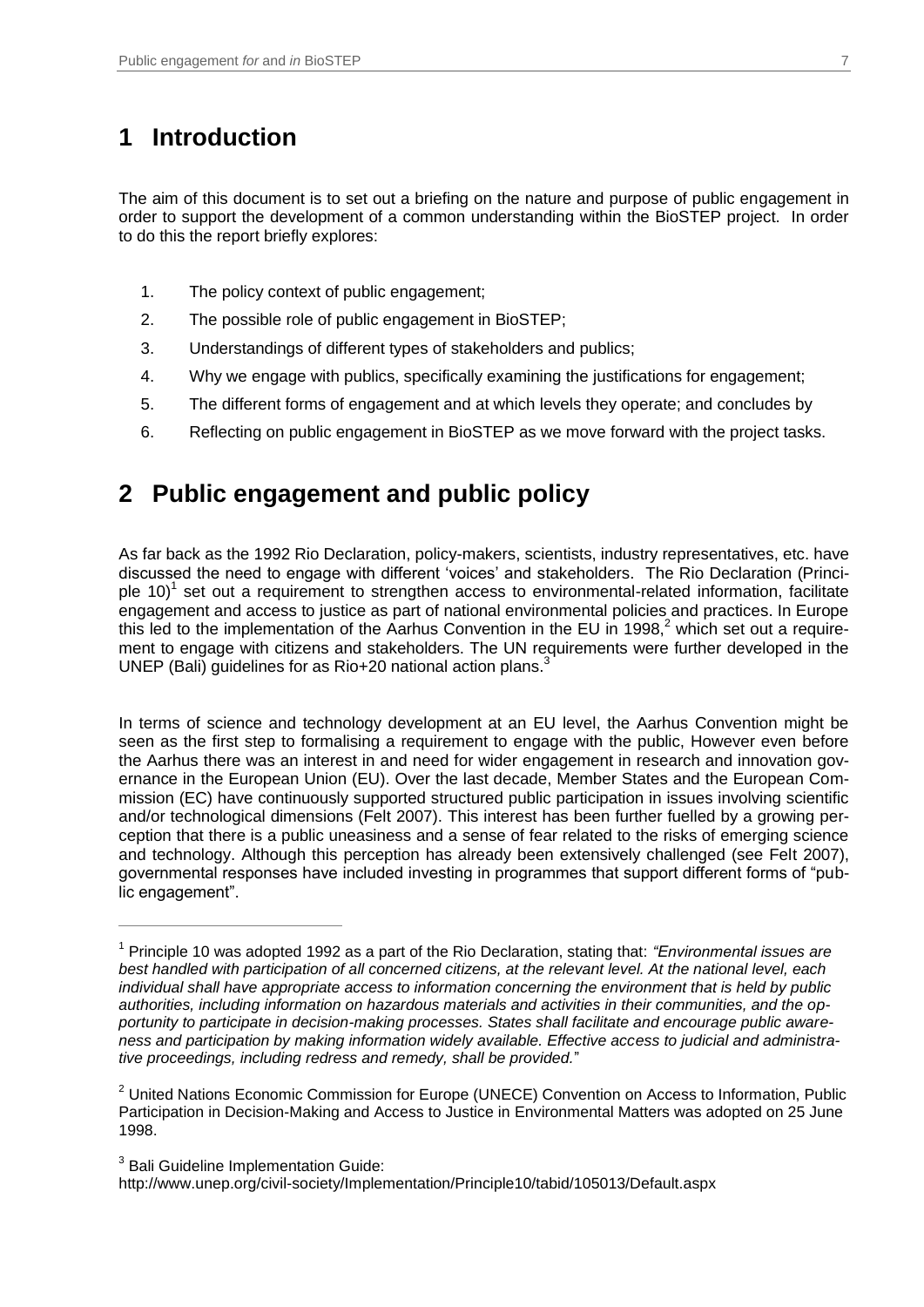There is an extensive literature on the topic of public engagement in science and technological innovation. However, this briefing will focus only on research work and policy initiatives that might help us as a consortium deliver the objectives of BioSTEP. Before discussing public engagement in the project it is important to note some of the EC recent initiatives, which give shape to the broader research policy context of BioSTEP. In terms of current developments, under H2020's key action of Responsible Research and Innovation (RRI), public engagement has been highlighted by the EC as being strategic in terms of three main objectives:

- To increase society's scientific literacy and thus its ability to participate in democratic processes involving science and technology developments;
- To contribute by including diverse perspectives in research design and results; and
- To align research and innovation with societal needs to help overcoming a range of societal challenges.<sup>4</sup>

The new H2020 objectives promoting the uptake of RRI, which is intended to build on the longstanding sustainability principles, appears to be encouraging the involvement of a range of representative (e.g. researchers, industry, etc.) and public voices in the development of science, technology and innovation so that these can in some form be co-created to ensure wider societal benefit.

## <span id="page-7-0"></span>**3 Public engagement in BioSTEP**

 $\overline{a}$ 

BioSTEP responds to the recent call outlined above by not only analysing stakeholder and public engagement in the bioeconomy in Europe, but also supporting it through the promotion of different engagement activities. This working paper focuses on the topic of public engagement, being somewhat different from stakeholder engagement, aiming to support a discussion on what it might mean for and *in* BioSTEP.<sup>5</sup> That is, a) what we understand by public engagement; and b) how in practice BioSTEP is engaging with publics. These two dimensions are complementary and translate across the project.

The main motivation for producing this document is a need for defining a common understanding among BioSTEP partners with regards to public engagement in terms of the bioeconomy. This is important because our agenda and understanding of the topic affects the way we communicate with our audiences, such as stakeholders and publics, it shapes the message we are presenting as a group, and affects the opinion of those who will formally evaluate and informally critic our project. Therefore, while BioSTEP supports the development of a more participatory governance of the bioeconomy with a strong focus on its practical level, a discussion on the theoretical and methodological background of public engagement, and on the assumptions and more fundamental aspects is also needed. This involves reflecting on some key aspects of this topic, which we believe can be extended to the bioeconomy from a multidisciplinary discussion of public engagement in the governance of science and technology.

<sup>4</sup> [http://ec.europa.eu/programmes/horizon2020/en/h2020-section/public-engagement-responsible](https://ec.europa.eu/programmes/horizon2020/en/h2020-section/public-engagement-responsible-research-and-innovation)[research-and-innovation.](https://ec.europa.eu/programmes/horizon2020/en/h2020-section/public-engagement-responsible-research-and-innovation)

 $<sup>5</sup>$  This paper can be seen as complementary to the DoA and BioSTEP's Public Engagement and Knowl-</sup> edge Sharing Strategy, including reflections at both the conceptual and methodological level. It also looks for supporting future documents that may inform the different tasks in the project.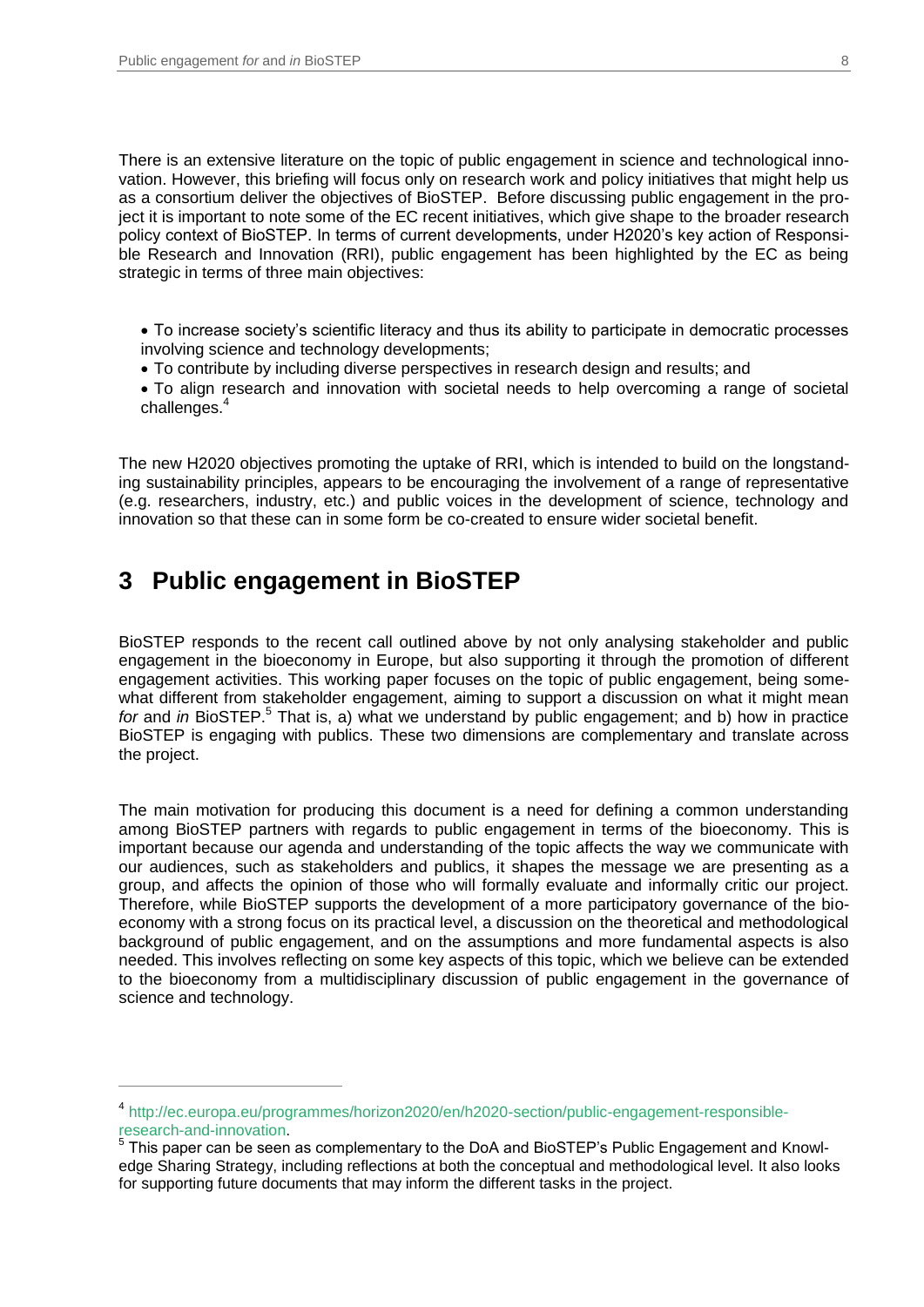This paper outlines a tentative framework for the analysis of public engagement in BioSTEP. This framework is composed by three main dimensions (see Figure 1):

- The 'actors' we engage with and their imagined roles;
- Our motivations to engage with publics; and
- The levels of engagement supported by our (engagement) activities.

#### **Figure 1: Outline of an analytical framework for public engagement in BioSTEP**

| <b>Actors</b>                                                                                                                                                                   | <b>Motivations</b>                                                                                                                                      | <b>Levels of engagement</b>                                                                                                                                                |
|---------------------------------------------------------------------------------------------------------------------------------------------------------------------------------|---------------------------------------------------------------------------------------------------------------------------------------------------------|----------------------------------------------------------------------------------------------------------------------------------------------------------------------------|
| • The roles of publics are<br>not static and<br>homogeneous, but context-<br>dependent and constantly<br>(re)defined by engagement<br>proponents and<br>participants themselves | • There are different<br>reasons and objectives for<br>engaging with publics;<br>these can range from<br>instrumental to more<br>normative perspectives | • Engagement does not<br>always "look" the same;<br>approaches and activities<br>can be seen as being of a<br>more informative,<br>consultative or participatory<br>nature |

We first explore each of these dimensions in sections 2 to 4, before proposing a series of questions that are intended to facilitate reflection in BioSTEP regarding what public engagement might mean in this project (Section 5).

### <span id="page-8-0"></span>**4 Many publics: Understanding stakeholders and publics**

Those disciplines who develop theory and practice on public engagement, such as impact assessment, environmental management, and spatial planning often use stakeholder analysis methods to map those that affect or are affected by a specific issue. Although these approaches tend to group all actors, including institutions, under the same umbrella term, i.e. stakeholders, and not necessarily in a consistent way across studies, in stakeholder analysis the various categories of stakeholders are differentiated comprehensively and in detail (see e.g. Ross 2003; Brugha and Varvasovszky 2000; Reed et al. 2009).

However, while broad and detailed classifications of different groups are adopted within specific disciplines, this is not the case of the widespread use of the term stakeholder. Using terms such as stakeholders, the public, citizens, interested parties interchangeably, as synonyms and without specifically defining them, is rather common practice. Definitions are important, since despite the fact that groups may share some interests and concerns, they are never a completely homogeneous mass of actors. Without a clear understanding of their definitions, this may leave some of these terms meaningless or to may lead to terminological abuse. In discussions around corporate social responsibility (CSR), for example, the use of 'stakeholders' and 'society' as synonyms, or the view, by corporations, of society as equal to the market have been heavily criticised (see Ihlen 2008). Others have also pointed to the risks of adopting an uncritical "stakeholder language" where the civil society is regarded as only another actor, with a limited position in relation to other more powerful players. Here there is a risk of the civil society being reduced to the limited view of citizens as a mass of consumers in the context of neoliberal societies (see Goven 2006).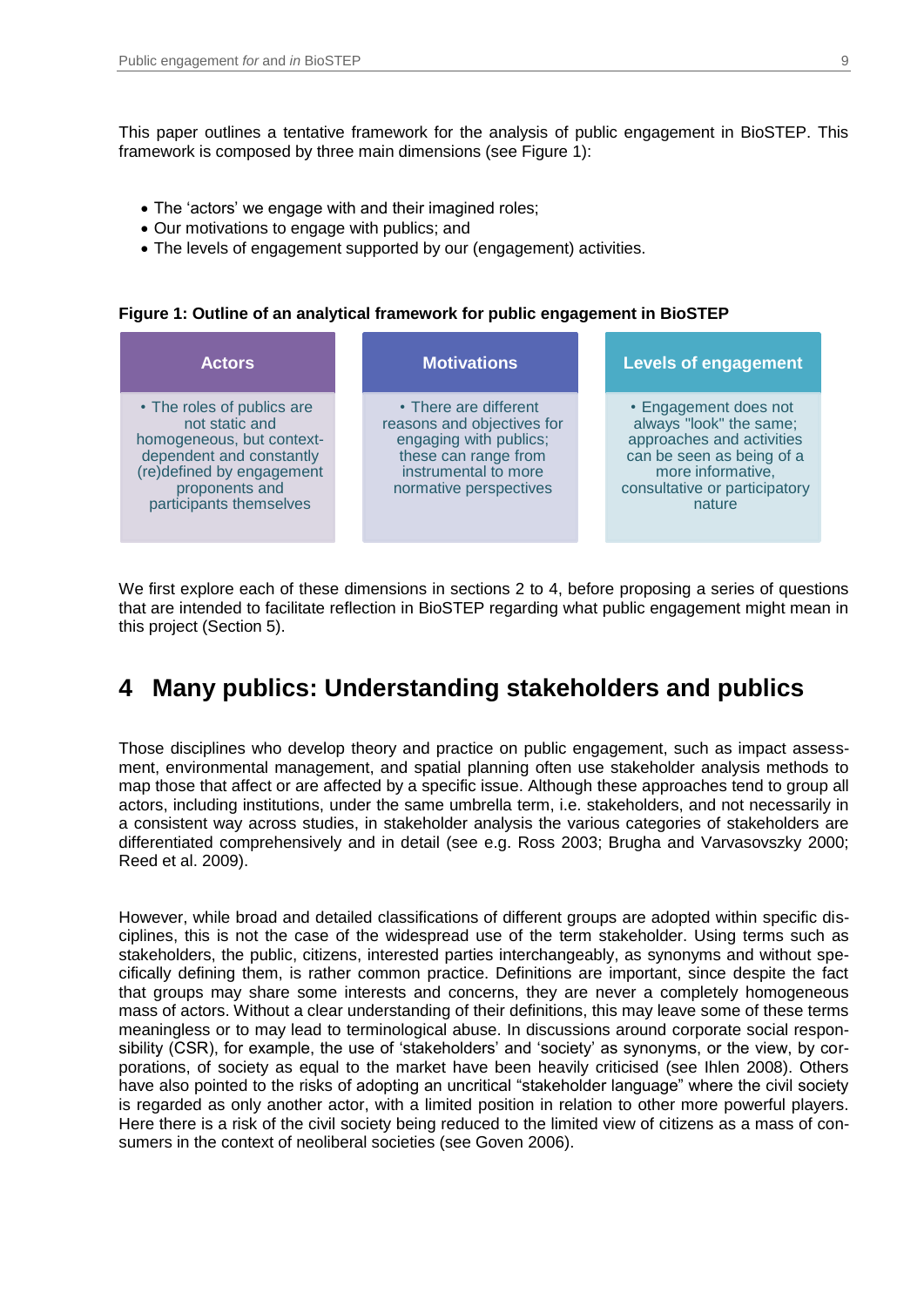$\overline{a}$ 

In the project's early work (e.g. the proposal and the work of the first few months) a distinction between stakeholders and publics was proposed. These two groups or categories represent BioSTEP's 'target groups', according to the project's Public Engagement and Knowledge Sharing Strategy. The table below (Table 1) lists the terms currently used to refer to groups of actors identified under these two categories (i.e. these terms are taken directly from different reference documents produced within the project to date).<sup>6</sup>

| <b>Stakeholders</b>                                                                                                                                                                                                                                                                                                                                                                                                                                                                                                                                                                                       | <b>Publics</b>                                                                                                                                                                                                                                 |  |
|-----------------------------------------------------------------------------------------------------------------------------------------------------------------------------------------------------------------------------------------------------------------------------------------------------------------------------------------------------------------------------------------------------------------------------------------------------------------------------------------------------------------------------------------------------------------------------------------------------------|------------------------------------------------------------------------------------------------------------------------------------------------------------------------------------------------------------------------------------------------|--|
| Policy-makers<br>٠<br>Government (European, national, regional)<br>٠<br>Local government<br>Government bodies<br>Quasi-public bodies<br><b>NGOs</b><br>٠<br>NGOs/CSOs<br>٠<br>Financing institutions<br>٠<br>Entrepreneurs<br>٠<br>Individual businesses<br>$\bullet$<br>Business (sectorial) associations<br>٠<br>Trade unions<br>Industry<br>٠<br>Industry representatives<br>$\bullet$<br>Industry and start-up companies<br>$\bullet$<br>Consultancy<br>٠<br>Universities and research centres<br>Science<br><b>Scientists</b><br>Researchers<br>٠<br>Bioeconomy interest groups<br>Media bodies<br>٠ | The general public<br>$\bullet$<br>Interested public<br>$\bullet$<br>Wider publics<br>$\bullet$<br>The public<br>$\bullet$<br><b>Citizens</b><br>$\bullet$<br>Active citizens<br>$\bullet$<br>End-users<br>$\bullet$<br>Consumers<br>$\bullet$ |  |

**Table 1: Terms used in BioSTEP to refer to the categories of stakeholders and publics**

As shown in Table 1, the categories that are included as being representative of stakeholders are larger in number and are further specified when compared to those included as representatives of publics. In this document we are focusing our attention on 'publics', as a generally overlooked part of society when compared to stakeholder groups in the broader context of new modes of governance of science and technology, and more specifically in the context of BioSTEP.

Looking at the different terms set out in Table 1 it is apparent that using the plural form of public, i.e. publics, is helpful when trying to recognise these as heterogeneous masses, with complex and differ-

 $6$  These documents are the DoA, the public engagement and knowledge sharing strategy and the first draft of D3.1. It is worth noting that actor groups within each of the two categories are not necessarily mutually exclusive. Also, the use of these groups and categories is not always consistent across all documents (e.g. at times, citizens may be quoted when referring to publics, but not end-users; or policy-makers and scientists are highlighted separately from stakeholders, as if these groups were not contained in that category).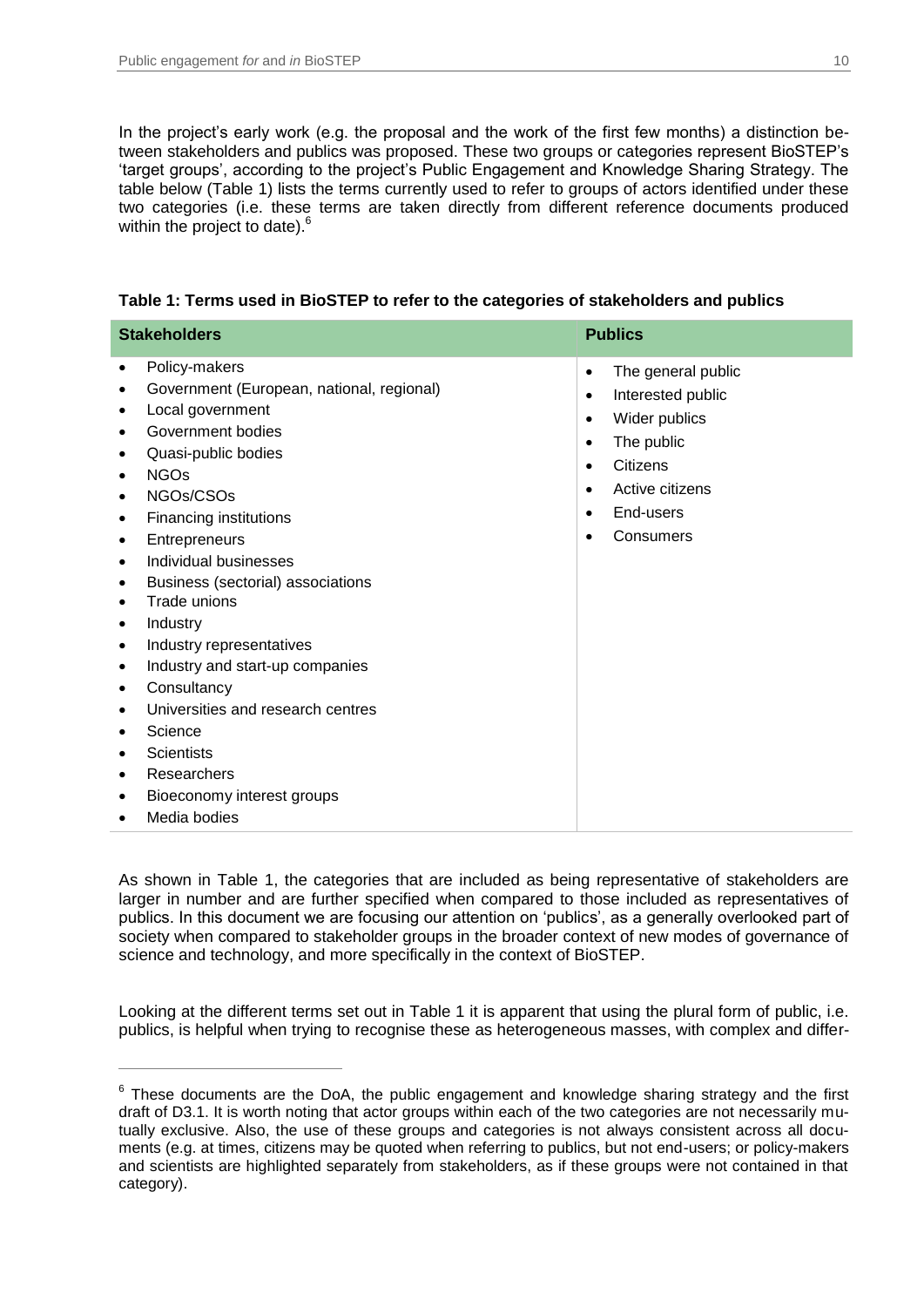ent social and political agency. These heterogeneous groups can take many forms and, for example, mobilise around issues of common concern (Mohr et al. 2013). This recognition of publics is also part of the contribution of political science (the contextualist and deliberative turn) in this discussion, which can allow publics to be understood as political categories (Varughese 2012).

A further way of thinking about publics is to consider them as the category 'scientific-citizen publics' and it is useful here within BioSTEP to bring this to our attention (table 2).

| <b>Category</b>                                                                          | <b>Description</b>                                                                                                                                                                                                                                                                 |
|------------------------------------------------------------------------------------------|------------------------------------------------------------------------------------------------------------------------------------------------------------------------------------------------------------------------------------------------------------------------------------|
| <b>Scientific citizenship</b>                                                            | Usually restricted to participatory management and resolutions of risk con-<br>troversies through deliberative activities. Sometimes criticised for being too<br>structured, providing only limited interactions between citizens and experts,<br>and for not being representative |
| Scientific-citizen pub-<br>lics (post-deliberative<br>democratic conceptuali-<br>sation) | Considers wider and more inclusive public deliberation, aiming at capturing<br>the diverse, multicultural and context-specific nature of deliberations. Sup-<br>ported for attempting to understand citizenship in more discursive terms                                           |

**Table 2: Publics as political categories (based on Varughese 2012)**

Although the categories above are part of rather theoretical discussions, there are two important points of practical relevance with regards to the specific notion of scientific-citizen publics. First, that we should not limit ourselves to imagine public participation only in a regulatory context, i.e. when publics are required to participate or provide input, in pre-defined ways, in activities aiming at some sort of closure. Second, that it is important to recognise and understand the dynamic nature of notions of 'expertise' and 'citizenship' across different socio-political contexts. This is because what we understand by experts and lay publics, i.e. citizenship (and their imagined roles and differences) affects the ways we promote and analyse the relationship between science, knowledge and engagement.

With regards to the second point, attempts to embed knowledge from members of the public (lay knowledge or "contributory expertise"), in decision-making has been criticised for excluding 'ideas' that do not match those of 'western science' (see Leach and Scoones 2003). What might be one of the most challenging aspects of engaging with publics (and their diverse rationalities), is how difficult it is to accommodate and consider the social and political elements of people's understanding (or framing) of problems related to science and technology. In technology assessment (TA), for example, experts often prioritise technical rationality and attempt to set out boundaries between what is seen as 'sound science' and public 'opinion', or between 'facts' and 'values' (see Sclove 2010).<sup>7</sup> By doing this, we can fail to understand and acknowledge people's diverse views. Most importantly, we might ultimately fail to recognise what issues are of public concern and are of relevance in discussions around science and technology.<sup>8</sup>

Leach and Scoones (2003:5) suggest we should consider the notion of "contributory perspectives" as opposed to "expertise". So rather than selecting specific members of lay publics that are considered as having 'the right' (or the 'capacity') to participate, processes aim to broaden the scope of participa-

 $\overline{a}$ 

 $^7$  See also Stengers (2000) for a more general and philosophically informed analysis.

<sup>&</sup>lt;sup>8</sup> See Wynne (2007) for an interesting discussion about the difference between public issues involving science and technology and scientific issues.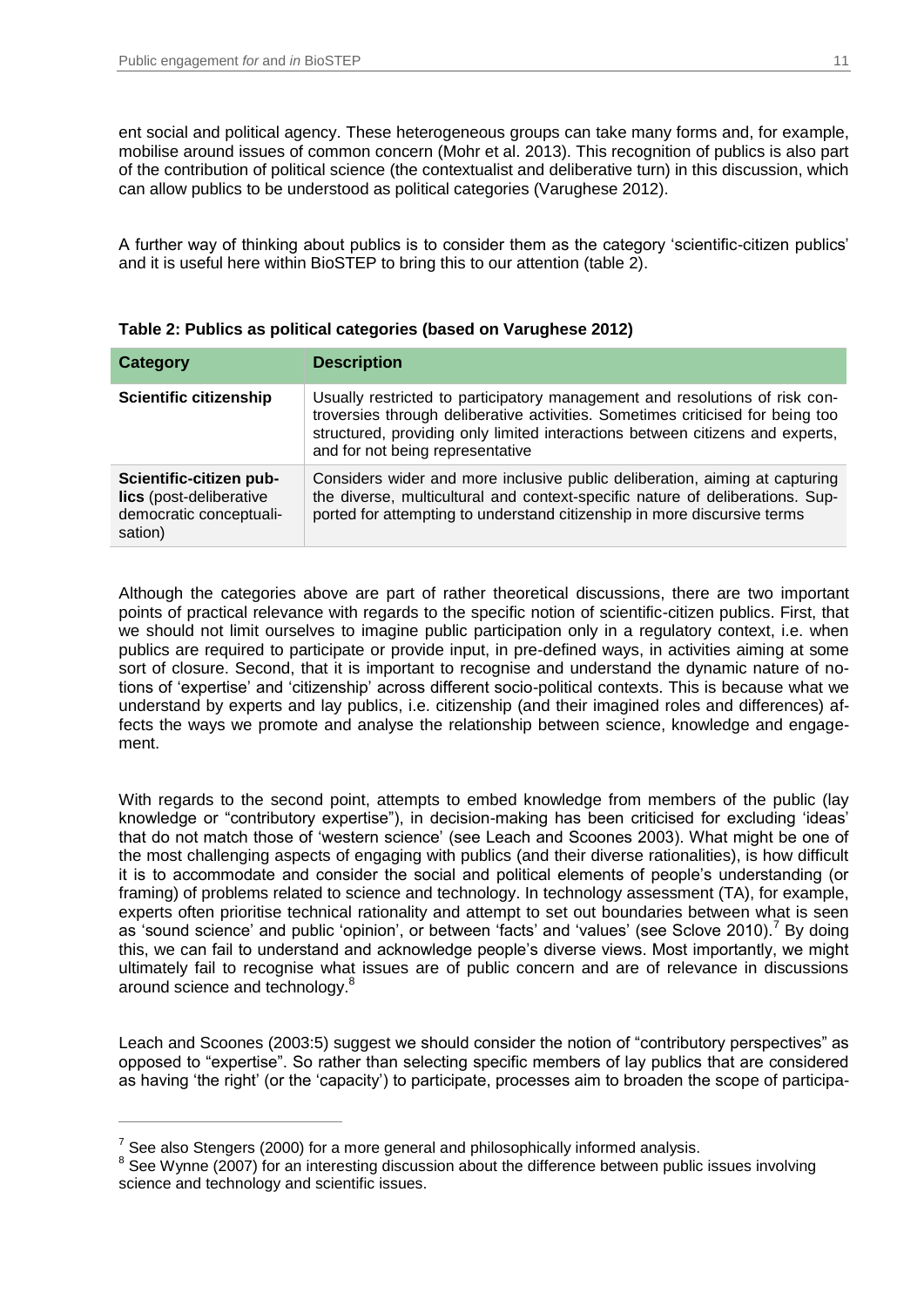tion, welcoming contributions that challenge socio-political agendas instead of focusing on the technology *per se*. Drawing on theories of democracy, science and technology studies (STS) and development studies, Leach and Scoones (2003) set out three lines of thinking that can inform different political notions of citizenship in the context of public engagement (Table 3):

| <b>Notion</b>    | <b>Citizens' imagined 'roles'</b>                                                                                                                                                                                                                                                                                                                                                                                                                                     | <b>State's imagined 'roles'</b>                                                                                                                                                                                                                                                                                                                                                                                                   |
|------------------|-----------------------------------------------------------------------------------------------------------------------------------------------------------------------------------------------------------------------------------------------------------------------------------------------------------------------------------------------------------------------------------------------------------------------------------------------------------------------|-----------------------------------------------------------------------------------------------------------------------------------------------------------------------------------------------------------------------------------------------------------------------------------------------------------------------------------------------------------------------------------------------------------------------------------|
| Liberal          | Citizens are entitled to universal rights<br>granted by state and act rationally pursu-<br>ing their own (individual) interests. The<br>assumption here is that all citizens have<br>adequate resources for rights-claiming.<br>Publics are mostly conceived in terms of<br>customers and users in liberalised mar-<br>kets. This means that they chose among<br>options and services but do not play ma-<br>jor roles in agenda setting or technology<br>development | State's role is to protect and enforce citi-<br>zens' rights. Participation is something to<br>which all citizens have equal right and it<br>is enacted in democratic politics. These<br>are overseen and protected by a state<br>that is supposed to be benevolent. In it,<br>elected elites rely on accredited scientific<br>and technocratic expertise to inform de-<br>cision-making on science and technology<br>development |
| Communitarian    | Citizens are socially embedded members<br>of a community. There is a pursuit of the<br>common good and local agendas are<br>prioritised over individual interests. There<br>is a focus on indigenous knowledge, and<br>knowledge is assumed to be held by "the<br>community". This lay knowledge is seen<br>as culturally embedded and geographi-<br>cally specific, i.e. it is recognised that<br>different problem framings are possible                            | The role of the state in agenda setting<br>and in the governance of science and<br>technology is minor, if not absent                                                                                                                                                                                                                                                                                                             |
| Civic republican | Citizens' roles are a sort of mix of the<br>above two. Individuals are part of collec-<br>tivities (factional groups) who press<br>claims in the political realm. Citizenship<br>here is build around a common civic iden-<br>tity based on common public culture.<br>Diversity in terms of interests and knowl-<br>edge of publics is recognised and there<br>are individual obligations to participate in<br>communal affairs                                       | The state recognises the diversity of in-<br>terests and of groups of citizens. Partici-<br>pation is not confined to representative<br>political systems but take more delibera-<br>tive forms. Claims and interests related to<br>knowledge and experience emerge and<br>are refracted through political dialogue.<br>The aim is to reach collective agreement<br>through deliberative forums                                   |

|  | Table 3: Different notions of citizenship (based on Leach and Scoones 2003) |  |
|--|-----------------------------------------------------------------------------|--|
|--|-----------------------------------------------------------------------------|--|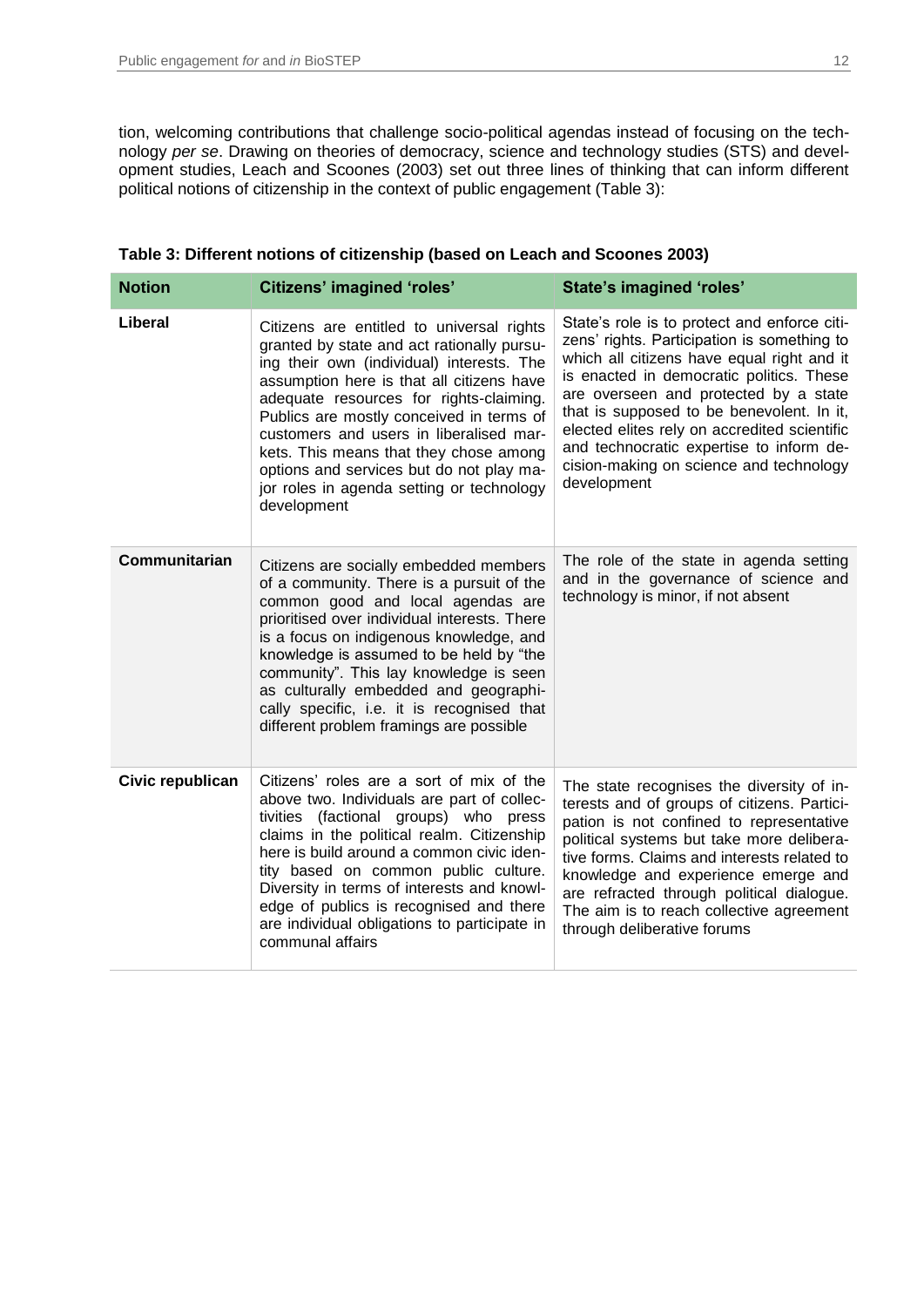These notions of citizenship are not without problems, as discussed below. However, they illustrate and suggest that there are different ways to imagine the roles of publics and the State, thus the relationship between science and society. This will vary according to different socio-political contexts and the objectives of engagement activities.

When thinking about specific citizenship in public engagement practice, i.e. mini-publics, Felt and Fochler (2010) note that citizenship's roles for both groups, those who promote engagement and citizens themselves, are not static. For example, those who run engagement processes attempt to bring together an ideal set of citizens considered to be 'disinterested' and/or 'interested', 'sceptical' and/or 'supportive' (of scientific and technological progress), 'informed' and/or 'misinformed', as if these were clear-cut categories. Felt and Fochler (2010) demonstrate that citizens also had their selfimagined roles and identities, which were created and re-created in public engagement exercises, many times with a great deal of influence by any given situation.

One more generic approach that still acknowledges diversity among publics is to set out four major groups: (i) campaigning publics, (ii) civil society publics, (iii) latent publics and (iv) diffuse publics (see Mohr et al. 2013). Table 4 describes these categories in more detail.

| <b>Publics</b>             | <b>Description</b>                                                                                                                                                                                                                                                                      |  |
|----------------------------|-----------------------------------------------------------------------------------------------------------------------------------------------------------------------------------------------------------------------------------------------------------------------------------------|--|
| <b>Campaigning publics</b> | Well-organised groups with a clear voice on the issue at stake. Their voice is<br>projected through collectives such as NGOs and social movements                                                                                                                                       |  |
| Civil society publics      | Organised groups that do not specifically engage with the same issue but<br>are visible to policy makers and others. Their voice is embedded in volun-<br>tary/third sector groups, e.g. registered charities, community groups and<br>internet-based collectives                       |  |
| <b>Latent publics</b>      | Groups lacking the resources to become an organised public, but who could<br>potentially become one of the above. Their voice is dormant, and people are<br>usually – although erroneously – seen by engagement proponents as not<br>having particular or established views on an issue |  |
| <b>Diffuse publics</b>     | The voices of these groups are captured through opinion polls and surveys.<br>It may not be possible to know whether these publics identify themselves as<br>being part of any of the other groups above                                                                                |  |

#### **Table 4: Different types of publics (based on Mohr et al. 2013)**

A point raised by Mohr et al. (2013) is that a static perspective of 'the public', along with the assumption that public behaviour and views are possible of being captured by research in advance of an engagement process, is misleading. Understandings of publics are always provisional as these will to be revealed through engagement and interaction, "rather than assumed to have fixed views and aspirations" (Mohr et al. 2013:4).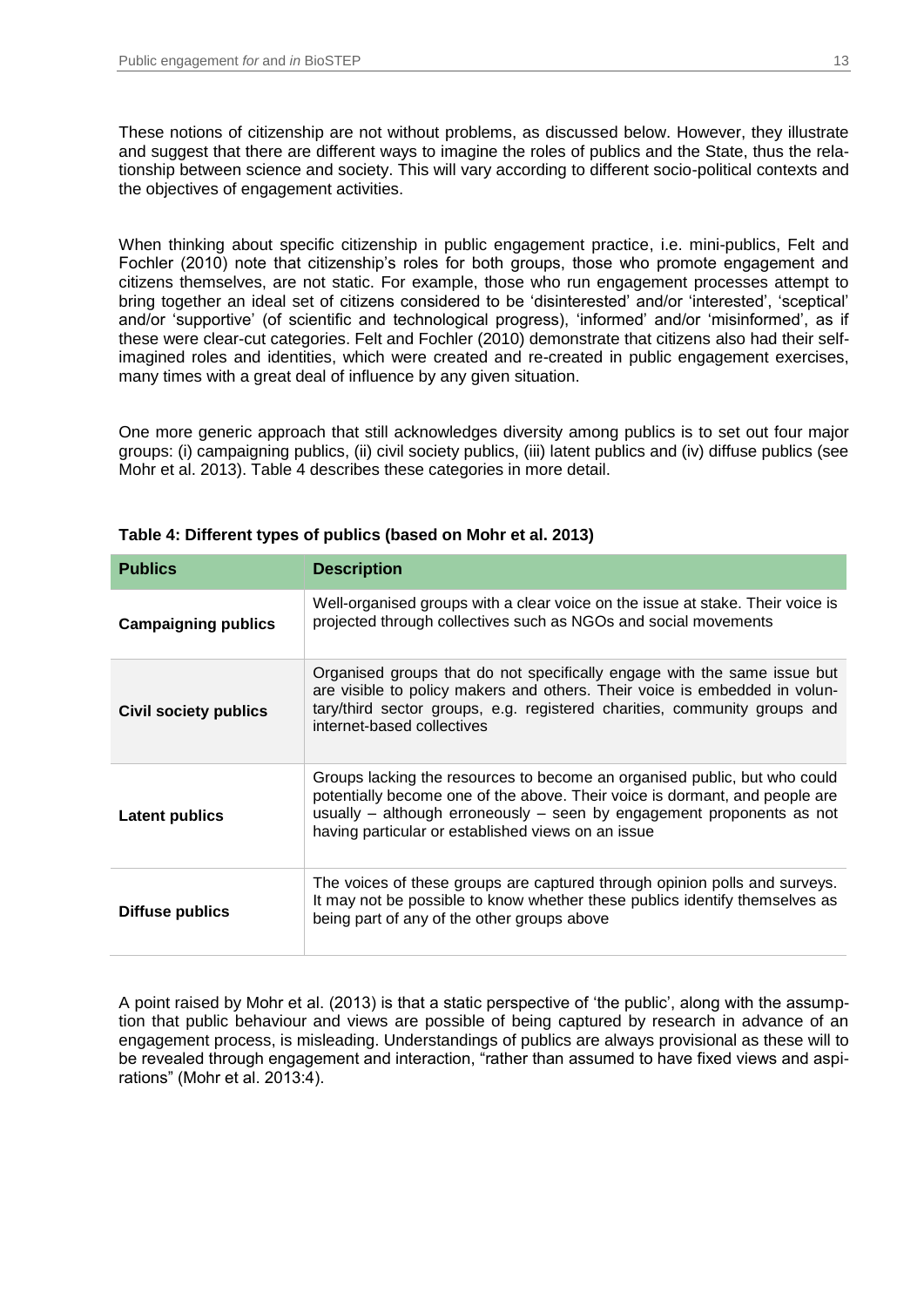What the experience with public engagement seems to show us is that categorisations of publics (and citizens) are highly dynamic and context-dependent. We thus must bear in mind that:

a) any publics (or representatives of publics) are *a priori* 'qualified' to participate in public engagement experiments;

b) attention should be given to how engagement practice is being presented from the start and what are the assumptions regarding the role of publics (and experts) and

c) that categories are not static and may be redefined by publics themselves.

To ensure that publics are involved in science and technology, it is important to allow engagement exercises to explore 'public issues' (related to science and technology), such as future benefits, research investments etc. instead of narrowing down discussions to purely technical or scientific risk matters (Wynne 2007). Ideally, publics belonging to any of the groups described above who are involved in engagement initiatives would then be free to propose alternative ideas about what is the problem and whether a technology can respond to this problem.

## <span id="page-13-0"></span>**5 Why engage with publics? Exploring engagement rationales**

It is argued that the development and governance of science and technology innovation, in historical terms, has not been driven by a diverse group of people, but rather by a small elite group of scientists and politicians. Among other aspects, the growing interest in engaging with publics has its roots in responding to a crisis in trust, where public distrust in the handling of scientific and technological controversies by the State (and its experts), helped eroding the relationship science-society and is claimed to have fuelled public opposition to technical change (Irwin 2006). In the past few years, as a response to this, there has been increased emphasis on and a support for public engagement initiatives. This has notably been around controversial topics (Goven 2006).

It has been argued that possibly too much focus has been put on evaluating the methods and more procedural elements of engagement exercises, rather than questioning the motivations behind these. For Goven (2006), reflecting on the purposes of engagement is crucial. So just as reflecting on its strengths and pitfalls, and as a step that should precede any promotion of public engagement (especially that of evaluation), we must clarify its purpose and understand its political-economic context.

It is possible to identify three accounts of motivations or rationales for promoting public engagement with science and technology, (1) instrumental (2) substantive or (3) normative, which are set out in Table 5 (Marris and Rose 2010; Pallett 2012):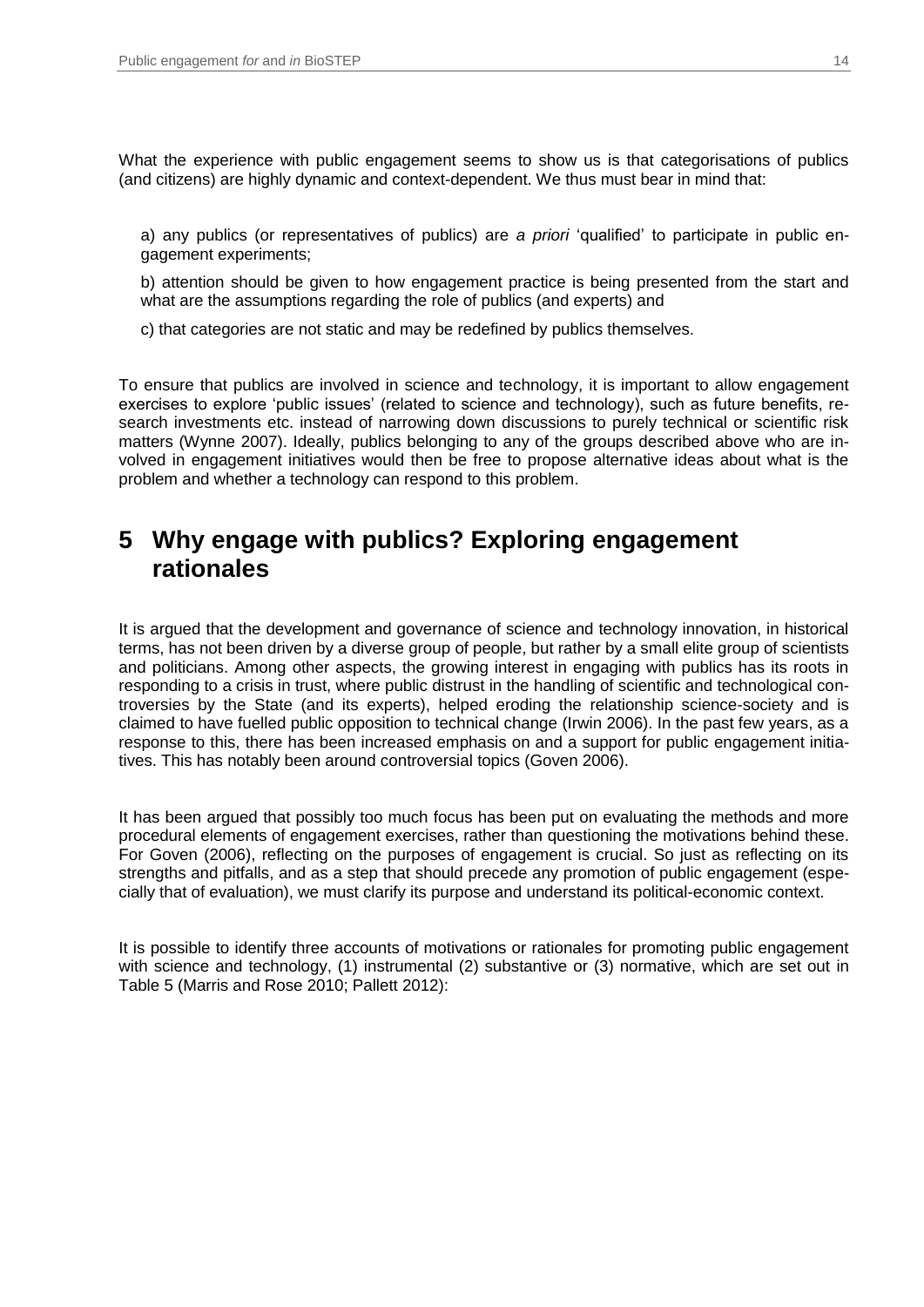| <b>Narrative</b>   | <b>Description</b>                                                                                                                                                                                                         |  |
|--------------------|----------------------------------------------------------------------------------------------------------------------------------------------------------------------------------------------------------------------------|--|
| Instrumental       | Public engagement seeks to improve public trust and reduce conflict to<br>smooth the way for emerging technologies. It could also help achieving pre-<br>determine outcomes to serve the interests of more powerful actors |  |
| <b>Substantive</b> | Public engagement aims at incorporating lay knowledge to decision-<br>making processes and to improve the suitability of technological develop-<br>ments for their embedding in society                                    |  |
| <b>Normative</b>   | Public engagement responds to a ethical need or a 'right' of publics to<br>be involve in decision-making processes, since science and technology<br>directly affect our lives and are ultimately funded with public money  |  |

**Table 5: Main motivations for bringing publics 'in' (based on Marris and Rose 2010 and Pallet 2012)**

From a normative standing point, besides the ethical obligation to engage with those who are interested in or affected by science and technology, one of the strongest motivations to engage with publics is that we expect these developments to contribute to broader societal goals, which can only be defined and embedded in scientific and technological development through dialogue with publics.

However, while initiatives of public engagement have increasingly been supported in democratic societies – especially in countries like Denmark and The Netherlands (Irwin 2006) – their objectives, quality and impact have been at times taken for granted. The theory and practice of public engagement have been criticised on different grounds and for different reasons. Mainly for drawing on instrumental rationales, being limited by an only-rhetorical power (Irwin 2006), reinforcing mainstream visions of problems (Leach and Scoones 2003), and in particular for a tendency to support superficial dialogues and to reinforce the notion of a public that has limited scientific understanding also referred to as 'public knowledge deficit' (Stilgoe et al. 2014). This notion, which is popularly know as 'the deficit model', is based on the widespread idea that a lack of trust by the publics or a negative public perception of science and technology is a direct result of misinformed publics, i.e. that people who lack information on (the benefits of) science and technology tend to be opposed to these.

Drawing on this assumption of a deficit ('deficit model'), public engagement initiatives gained popularity and it has been claimed that they were promoted in an attempt to increase public support of emerging science and technologies. This meant that, through public engagement (and somehow against the original objectives of the proponents of engagement), those claiming to hold the expertise for it, would create spaces, define rules, design and implement initiatives aimed at promoting participation of publics, yet they might be creating only a certain type of public involvement and support (Felt and Fochler 2010). Certainly, there is still a long-way to go in the transition from 'deficit' to 'democracy' in more participatory forms of scientific governance. What is often seen are engagement processes that can be described as hybrid attempts at democratising science, where both forms coexist through different aspects of the engagement exercises (Irwin 2006). Despite the valid criticism, and recognised by Irwin (2006) himself, public engagement is still a sort of social experiment.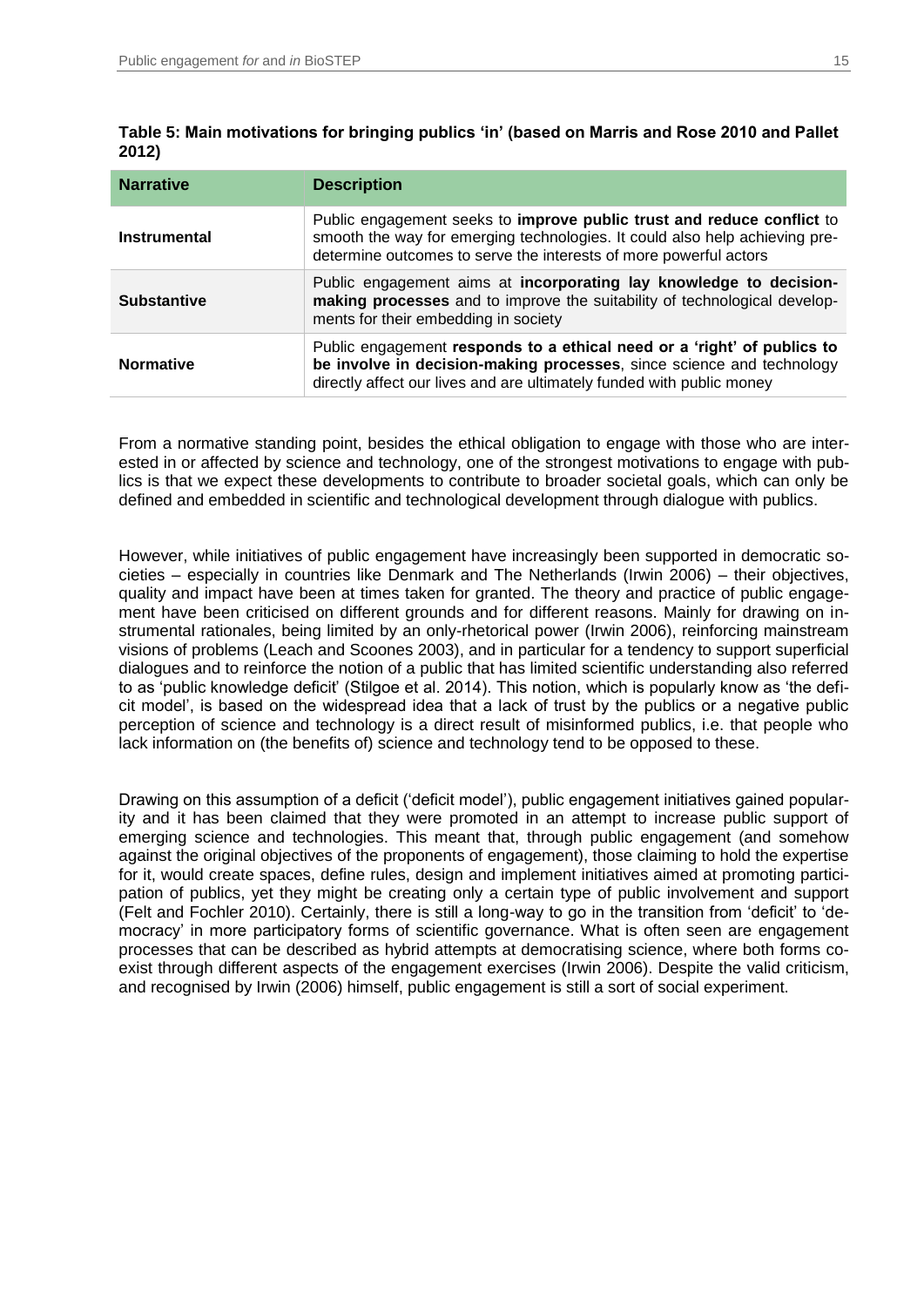# <span id="page-15-0"></span>**6 Different ways to 'engage': Exploring levels and forms of engagement**

The Aarhus Convention adopted in 1998 distinguishes between citizens' access to information and citizens' participation in decision-making (UN Economic Commission for Europe 1998). The Convention indicates that the channels through which citizens' get informed (in this specific case, on environmental matters) include any form of written, visual, aural or electronic material. As for citizens' participation, the Convention states that citizens are allowed to comment on the plans, programmes and policies proposed, being their input taken into account to inform these developments.

As developed from practice in Impact Assessment (IA) processes, and in line with such a distinction, for any projects' implementation there are at least two different approaches through which publics get involved in decision-making: a *consultative* and a more *participatory* one (see Roberts 2003). While a consultative approach sits together with more conventional forms of public information and education in the public engagement spectrum, a participatory approach lies towards the opposite end, suggesting more inclusive practices aimed at having a direct effect on overall decision-making (see Figure 2).

#### **Figure 2: Public engagement spectrum in the context of impact assessment (based on Roberts 2003)**



Many organisations focused on promoting engagement and training practitioners have put forward what are considered as core values and principles that govern public participation. The International Association for Public Participation (IAP2), for example, suggests a number of values for public engagement, including: 9

- Directly involving citizens in decision-making processes;
- Decisions take into account the publics' input, i.e. that this input influences the decision;
- Design of engagement itself is agreed and co-produced with publics;
- Publics are aware of how their input may affect the decision.

 $\overline{a}$ 

<sup>&</sup>lt;sup>9</sup> These core values are indicated in IAP2's website: [http://www.iap2.org/?page=A4](https://www.iap2.org/?page=A4) (last visited on 21 October 2015).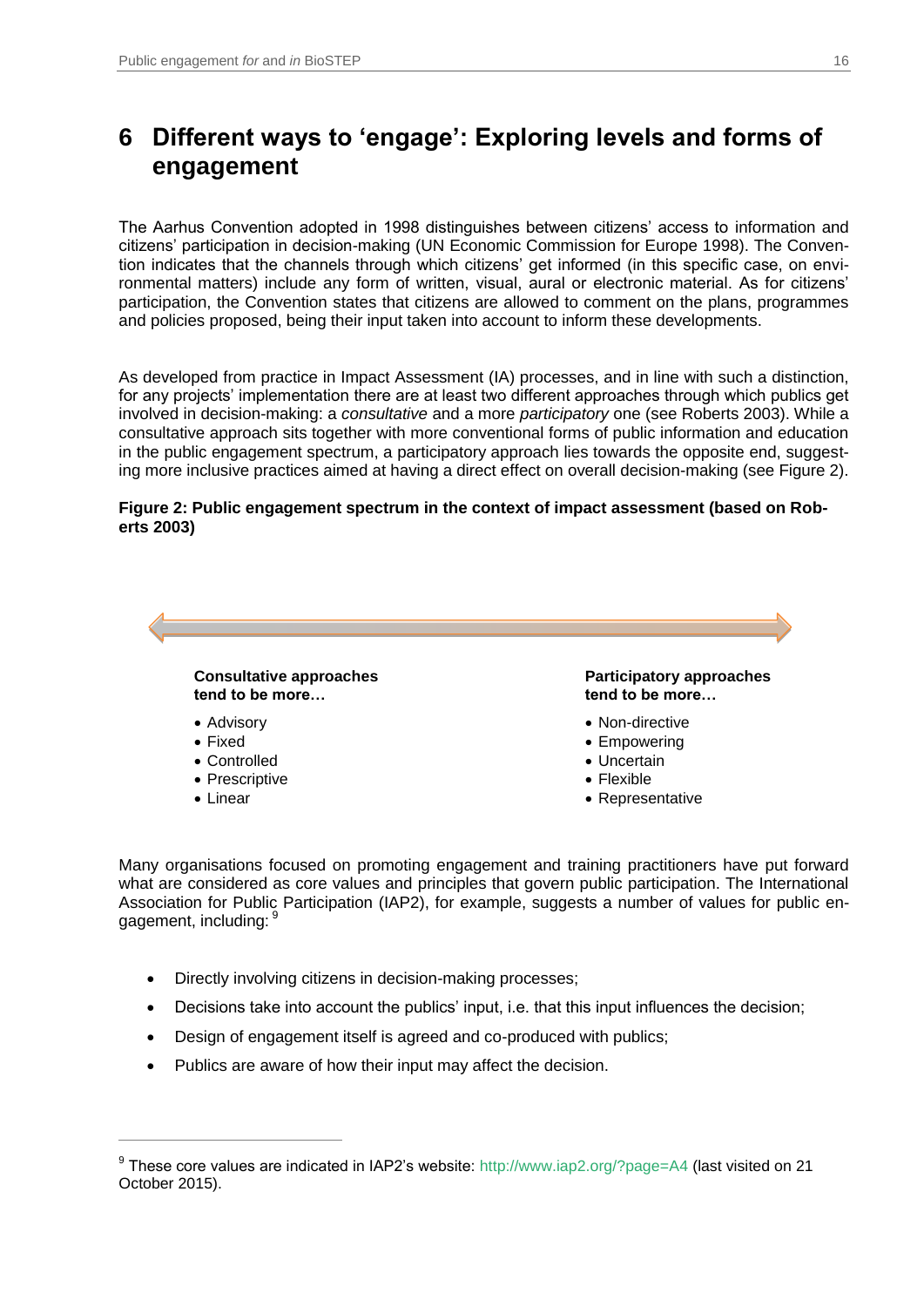$\overline{a}$ 

As a response to one-way approaches such as public hearings and expert panels, The Centre for Advances in Public Engagement suggests important principles of public engagement, which include<sup>-10</sup>

- Listening to publics allowing people to express their interests and concerns in their own language and terms;
- Attending people's leading concerns;
- Engaging with marginalised groups.

With a focus on the evaluation of public participation methods in the field of risk management, Rowe and Frewer (2000) have reiterated the distinction between consultative and participatory approaches. They attribute 'lower levels' of engagement to practices of top-down, one-way flow of information transmission or communication between scientists, regulators and the public; 'higher' levels to consultation exercises, focus groups and questionnaires; and 'even higher' levels to dialogue initiatives giving the opportunity to publics to have some authority in the decision-making process and characterised by a two-way flow of information exchange. In a later work (Rowe and Frewer 2005), they differentiate between three forms of engagement: (1) communication, (2) consultation and (3) participation mechanisms. The principle remains the same: communication implies a flow of information from a "sponsor" to public representatives; in consultations information flows from public representatives to the "sponsor" and in public participation there is a two-way flow of information (Rowe and Frewer 2005:255).

Different forms of engaging with publics (i.e. from more connected to consultative, to participatory approaches) should not be regarded as 'better' or 'worse' than one another. They are simply adequate to different situations and depend on the objectives of the organisers and participants of engagement activities. As noted by Roberts (2003), one cannot completely separate consultation and participation, as the outcomes of activities are typically located somewhere between both engagement approaches. Outside regulation or impact assessment, in the case of broader dialogues around science and technology, not all activities experimenting with public engagement aim at being fully participatory or assuming deliberative-democratic aspects (Tlili and Dawson 2010). In fact, the complexity of motivations, objectives and characteristics of such activities, which range from citizen's juries to science festivals makes it rather hard to situate practices. One of the reasons for this is because the field of public engagement with science and technology sits at the intersection between informal science education, democratic processes and 'science as entertainment' (Tlili and Dawson 2010).

In a comprehensive exploration of the theory and practice of public participation, Cornwall (2008) highlights the disputed nature of the term and the perspectives on different 'degrees' and 'kinds' of participation. She picks up on three key contributions on typologies of participation which try to illustrate, a) how participation "is ultimately about power and control", b) how the motivations of engagement organisers shape interventions and c) how there are "different interests at stake in various forms of participation" (Cornwall 2008:271) (see Annex 1). However, and despite the assessment of usefulness and prominence of these typologies, Cornwall (2008) argues that, when put into context, the different forms of participation become more ambiguous. Again, and as indicated earlier, the categories become blurred when these are analysed in practice.

 $10$  Public engagement: a primer from public agenda (01/2008). Available at: [http://www.publicagenda.org/files/public\\_engagement\\_primer.pdf](https://www.publicagenda.org/files/public_engagement_primer.pdf) (last visited on 21 October 2015).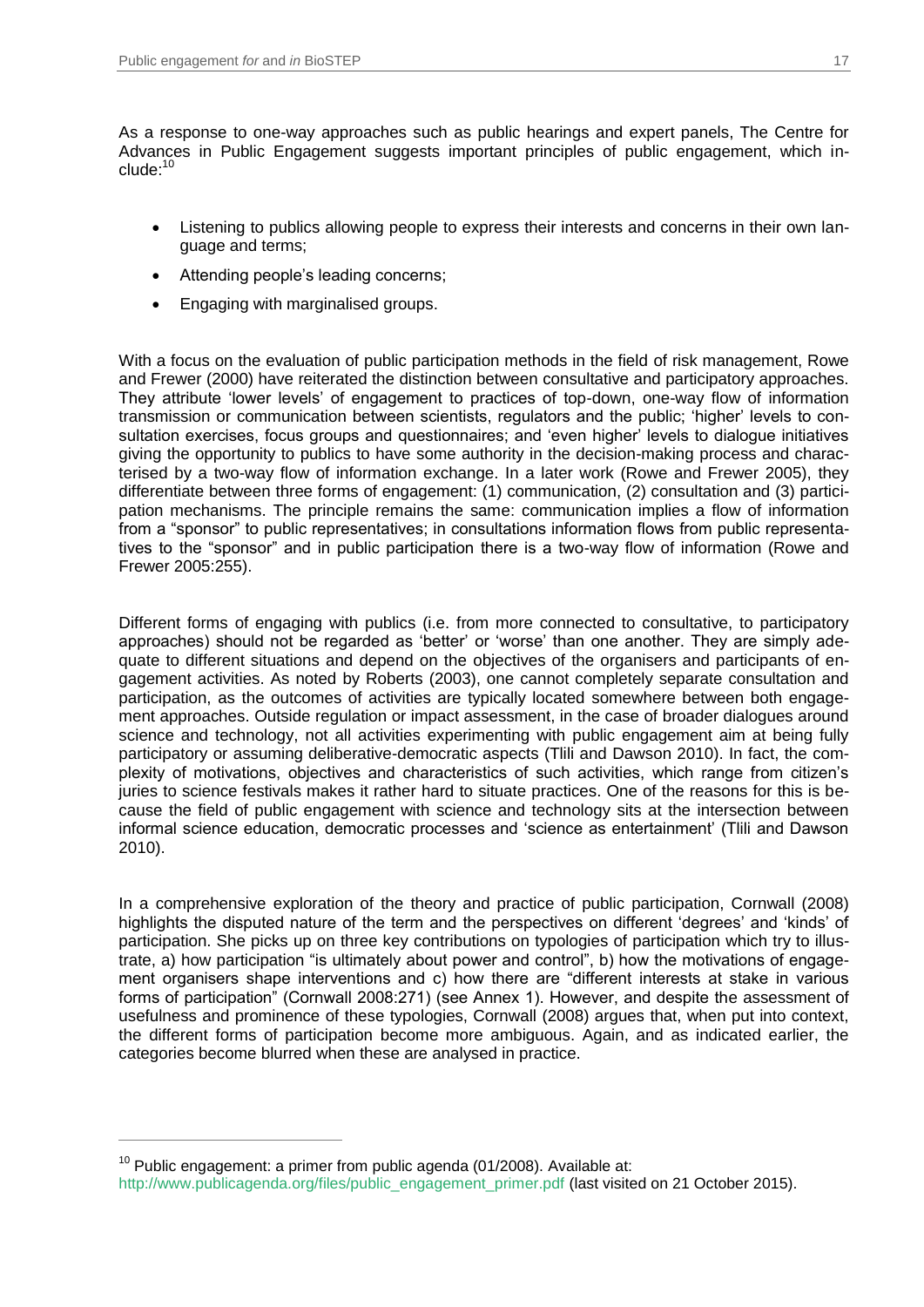As a summary of what has been discussed in this paper, we can identify three broad models (Felt 2007) – which hopefully are helpful for thinking about public engagement with science and technology in BioSTEP (see table 6).

| <b>Model</b>                                | <b>Description</b>                                                                                                                                                                                                                                                                                                                                                                                                                               |  |
|---------------------------------------------|--------------------------------------------------------------------------------------------------------------------------------------------------------------------------------------------------------------------------------------------------------------------------------------------------------------------------------------------------------------------------------------------------------------------------------------------------|--|
| <b>Public education</b>                     | Science and technology are sources of societal progress, but their <b>devel-</b><br>opment should be protected from societal intervention (i.e. publics do<br>not intervene in process of knowledge creation). Potential public mistrust on<br>science derives from public illiteracy, as well as ignorance and supersti-<br>tions. Scientists and experts, whose roles are of instructing and edu-<br>cating publics, must tackle this mistrust |  |
| <b>Public dialogue and</b><br>participation | Science and technology are open to <b>societal debate</b> (with public authori-<br>ties, industry and citizens), although publics do not participate in the<br>creation of scientific knowledge. The limits between expert and lay<br>knowledge become blurrier. The existence of open debates legitimises<br>decisions                                                                                                                          |  |
| <b>Public co-production of</b><br>knowledge | Science and technology are intertwined with society. Citizens and other<br>interest groups get actively involved in the process of knowledge pro-<br>duction of direct use for them (scientists, experts and lay publics collabo-<br>rate and work together in hybrid collectives). Knowledge is still created in<br>formal R&D spaces, such as laboratories, but it takes into account actions<br>from citizens                                 |  |

#### **Table 6: Models of science and society relationships (based on Felt 2007)**

It should come as no surprise that by adding detail to the topic of public engagement with science and technology we ended up complicating the picture. As such we recognise that engagement is not at all straightforward both in theory and practice, however by posing a series of key questions that emerge from what has been discussed so far here, the next section proposes a reflection exercise for BioSTEP that should strengthen our work by helping us understanding our current perspectives on public engagement in our work and their potential implications for our planned engagement activities.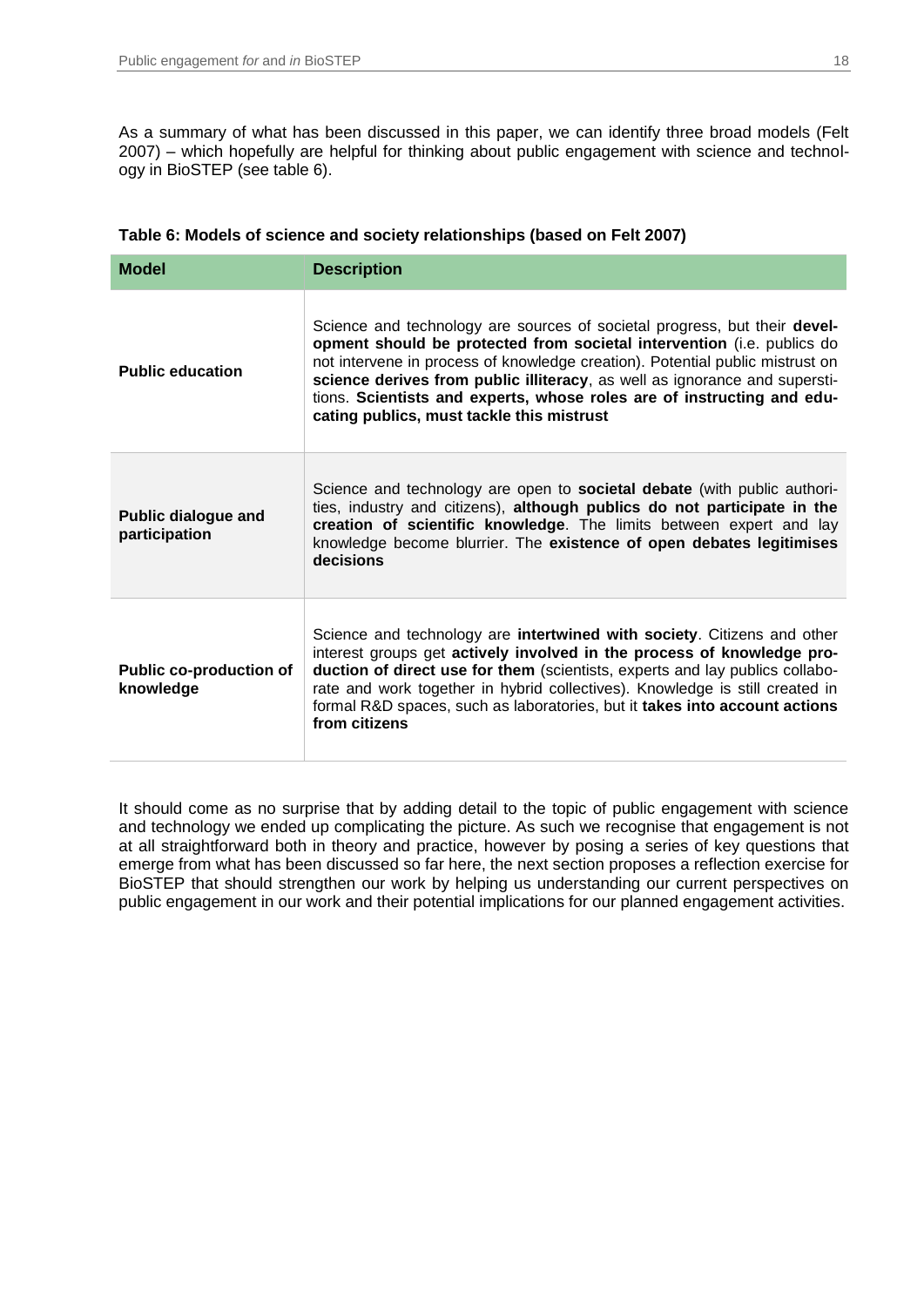# <span id="page-18-0"></span>**7 Reflecting on public engagement in BioSTEP**

Based on the discussion presented in this working paper, there seems to be value in reflecting on our own views and practice on public engagement. This is important to help us recognise and discuss our assumptions and goals, as well as develop our approaches and write up the scope and limitations of our work. In doing so, in BioSTEP we suggest we discuss some of the following questions:

- 1. Who are the publics we are engaging with (i.e. what is our understanding of these publics)? If we categorise them, are we able to explain the relevance of such a categorisation in our work?
- 2. Based on which criteria (informed by a set of assumptions or context) are we selecting / inviting publics? Are we open to reassess these assumptions?
- 3. What are our motivations to engage with publics, within the remit of the project?
- 4. How are we engaging and how would we classify the different activities we are promoting in the participation spectrum?
- 5. What do we expect in terms of impact from our engagement activities (what are the changes we are hoping for)?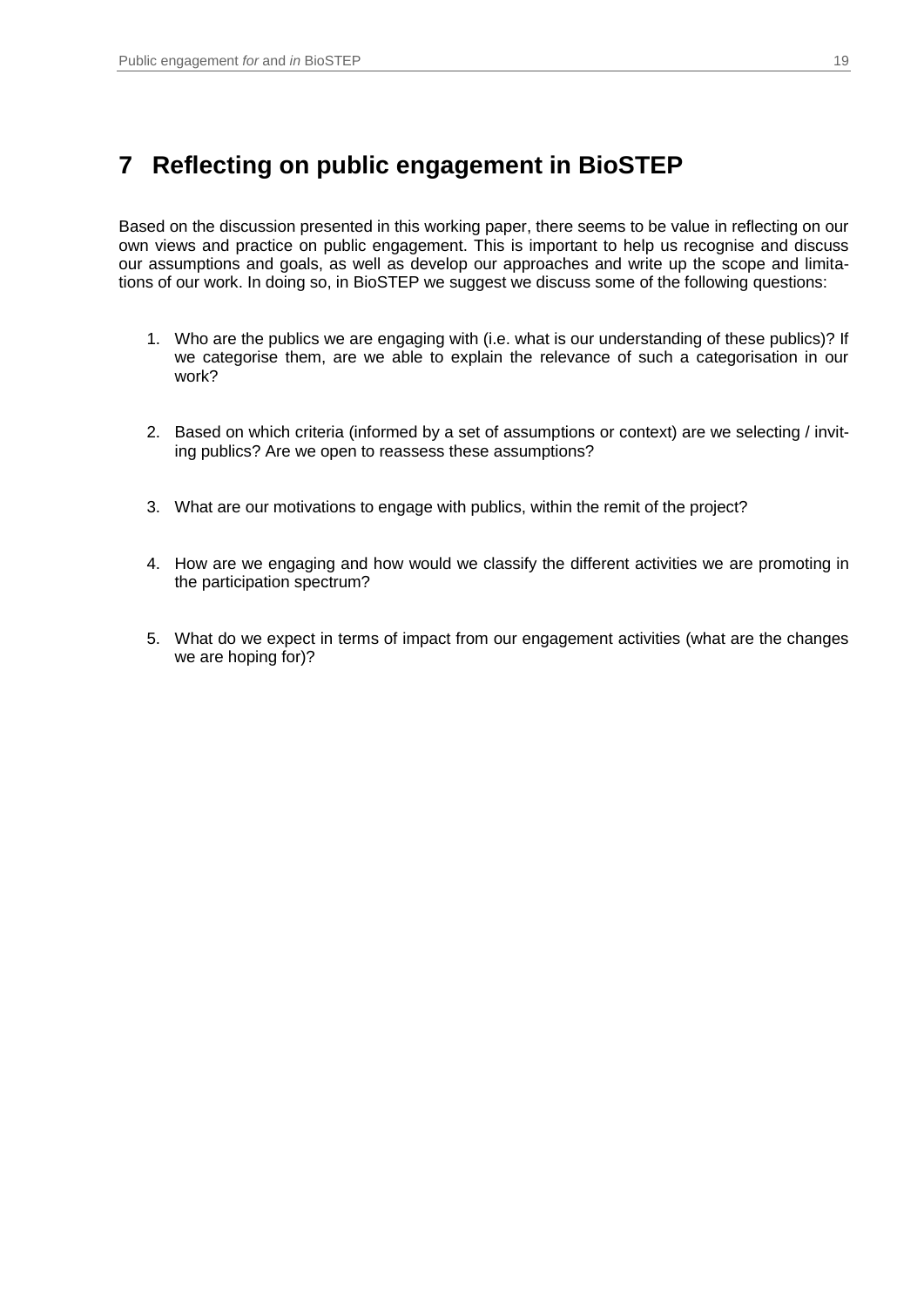#### **List of references**

Brugha, R. and Varvasovszky (2000). Stakeholder analysis: a review. *Health Policy and Planning, 15*(3), 239-246.

Cornwall, A. (2008). Unpacking "Participation": models, meanings and practices. *Community Development Journal*, *43*(3), 269–283.

Felt, U., Wynne, B., Callon, M., Gonçalves, M. E., Jasanoff, S., Jepsen, M., Joly, P.-B., Konopasek, Z., May, S., Neubauer, C., Rip, A., Siune, K., Stirling, A. and Tallacchini, M. (2007). Taking European Knowledge Society Seriously. Report of the Expert Group on Science and Governance to the Science, Economy and Society Directorate, Directorate General for Research. Luxembourg: Office for Official Publications of the European Communities.

Felt, U. and Fochler, M. (2010). Machineries for making publics: Inscribing and de-scribing publics in public engagement. *Minerva, 48*, 219-238.

Goven, J. (2006). Dialogue, governance, and biotechnology: acknowledging the context of the conversation. *The Integrated Assessment Journal*, *6*, 99–116.

Ihlen, Ø. (2008). Mapping the environment for corporate social responsibility. Stakeholders, publics and the public sphere. *Corporate Communications: An International Journal, 13*(2), 135-146.

Irwin, A. (2006). The politics of talk: coming to terms with the 'new' scientific governance. *Social Studies of Science, 36*(2), 299-320.

Leach, M., and Scoones, I. (2003). *Science and citizenship in a global context*. IDS Working Paper 205.

Marries, C. and Rose, N. (2010). Open engagement: Exploring public participation in the biosciences. *PLoS Biology, 8*(11), e1000549.

Mohr, A., Raman, S., & Gibbs, B. (2013). *Which publics? When?* Retrieved from [http://www.sciencewise-erc.org.uk/cms/assets/Uploads/Which-publics-FINAL-VERSION.pdf.](https://www.sciencewise-erc.org.uk/cms/assets/Uploads/Which-publics-FINAL-VERSION.pdf)

Pallett, H. (2012). *The (Re)publics of Science: Changing Policy and Participation.* 3S Working Paper 2012-04. Norwich: Science, Society and Sustainability Research Group.

Reed, M.S., Graves, A., Dandy, N., Posthumus, H., Hubacek, K., Morris, J., Prell, C., Quinn, C.H. and Stringer, L.C. (2009). Who's in and why? A typology of stakeholder analysis methods for natural resource management. *Journal of Environmental Management, 90*(5), 1933-1949.

Roberts, R. (2003). Involving the public. In H.A. Becker and Vanclay, F. (Eds.), *The international*  handbook of social impact assessment: conceptual and methodological advances (pp. 258-277). Cheltenham: Edward Elgar.

Ross, H. (2003). Environmental mediation. In H.A. Becker and Vanclay, F. (Eds.), *The international*  handbook of social impact assessment: conceptual and methodological advances (pp. 296-314). Cheltenham: Edward Elgar.

Rowe, G., & Frewer, L. J. (2000). Public Participation Methods: A Framework for Evaluation. *Science, Technology & Human Values*, *25*(1), 3–29.

Rowe, G. (2005). A Typology of Public Engagement Mechanisms. *Science, Technology & Human Values*, *30*(2), 251–290.

Sclove, R. (2010). *Reinventing technology assessment: A 21st century model*. Washington, DC: Science and Technology Innovation Program, Woodrow Wilson International Centre for Scholars, April 2010.

Stengers, I. (2000). Another look: Relearning to laugh. *Hypatia, 15*(4), 41-54.

Stilgoe, J., Lock, S.J. & Wilsdon, J. (2014). Why should we promote public engagement with science? *Public Understanding of Science, 23*(1), 4-15.

Tlili, A. and Dawson, E. (2010). Mediating science and society in the EU and UK: From informationtransmission to deliberative democracy? *Minerva, 48*, 219-238.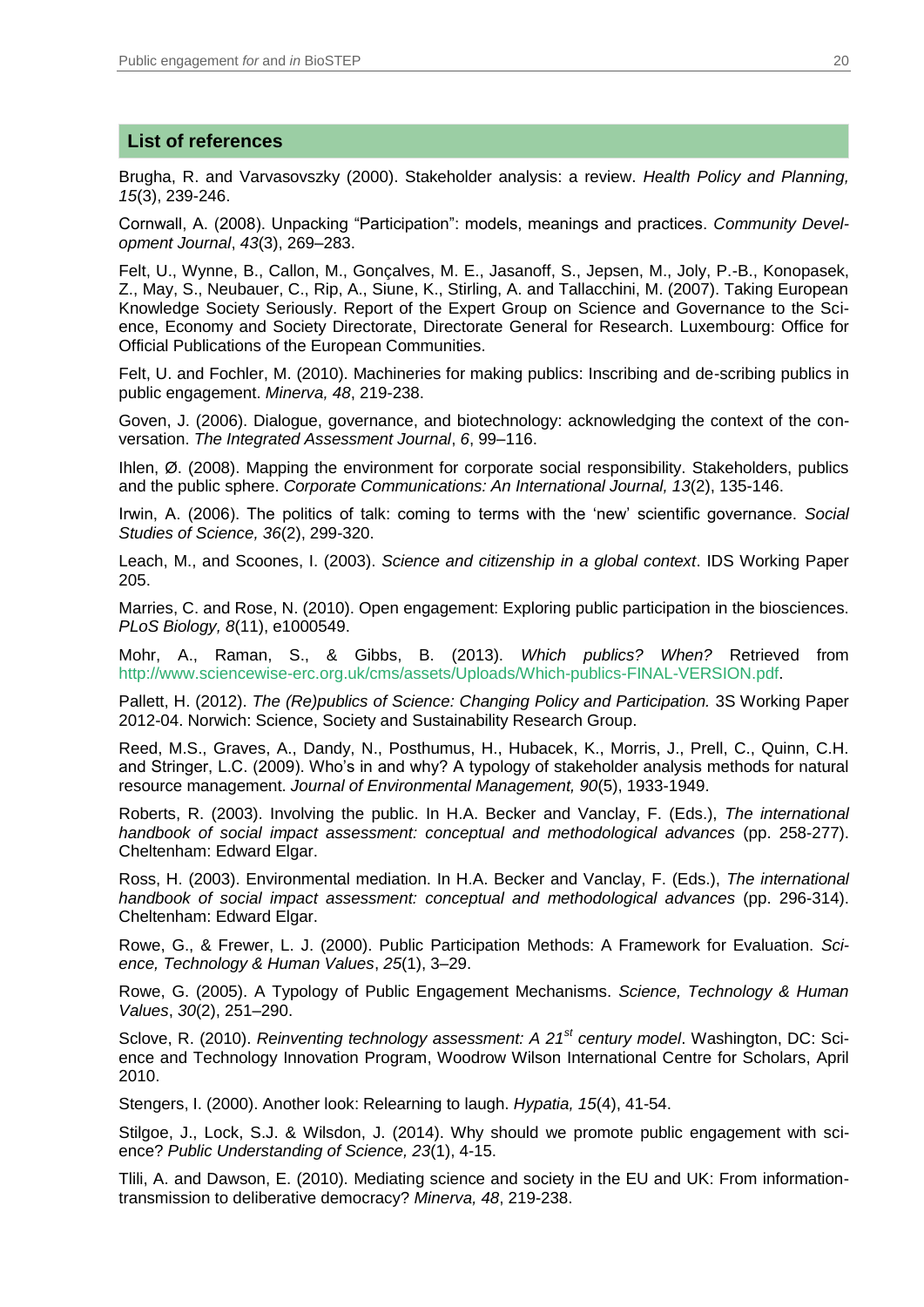UN Economic Commission for Europe (1998), *Convention on Access to Information, Public Participation in Decision-Making and Access to Justice in Environmental Matters*, 25 June 1998, Aarhus, Denmark. Available at: [http://www.unece.org/fileadmin/DAM/env/pp/documents/cep43e.pdf](https://www.unece.org/fileadmin/DAM/env/pp/documents/cep43e.pdf) (last visited on 21 October 2015).

Varughese, S.S. (2012). Where are the missing masses? The quasi-publics and non-publics of technoscience. *Minerva, 50*, 239-254.

Wynne, B. (2007). Public Participation in Science and Technology: Performing and Obscuring a Political–Conceptual Category Mistake. *East Asian Science, Technology and Society: an International Journal, 1*, 99-110.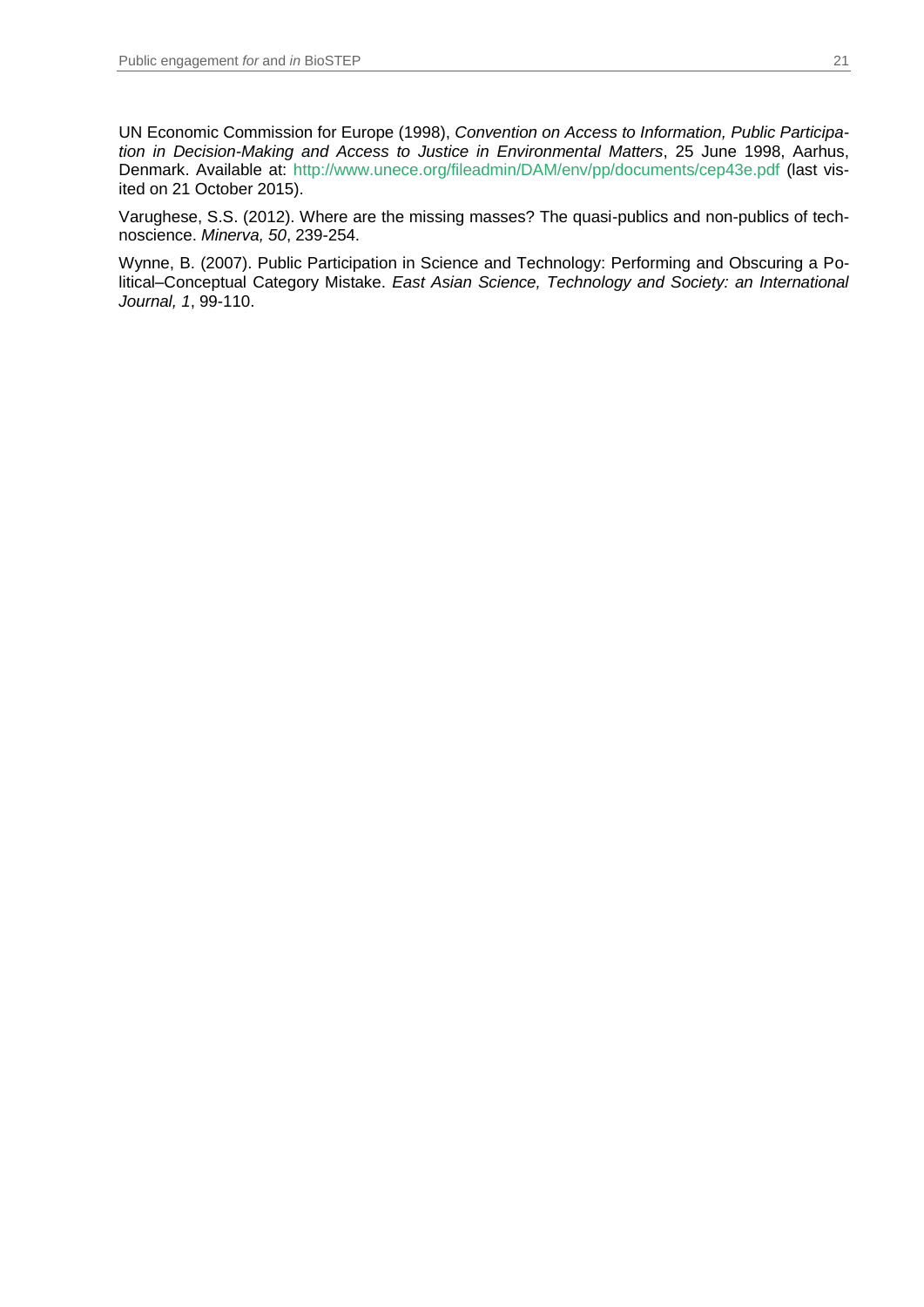# <span id="page-21-0"></span>**8 Annex 1**: **Key contributions on participation typologies highlighted by Cornwall (2008)**

| Arnstein's (1969) ladder of participation |                                                          |  |
|-------------------------------------------|----------------------------------------------------------|--|
| <b>Citizen Power</b>                      | Citizen Control<br><b>Delegated Power</b><br>Partnership |  |
| <b>Tokenism</b>                           | Consultation<br>Informing<br>Placation                   |  |
| <b>Non-Participation</b>                  | Therapy<br>Manipulation                                  |  |

| White's (1996) typology of interests |                                                                                                                                       |                                                                                |                                                                       |  |  |
|--------------------------------------|---------------------------------------------------------------------------------------------------------------------------------------|--------------------------------------------------------------------------------|-----------------------------------------------------------------------|--|--|
| <b>Form</b>                          | What 'participation'<br>means to the imple-<br>menting agency                                                                         | What 'participation'<br>means for those on the<br>receiving end                | What 'participation' is for                                           |  |  |
| Nominal                              | Legitimation - to show<br>they are doing something                                                                                    | Inclusion - to retain some<br>access to potential bene-<br>fits                | <b>Display</b>                                                        |  |  |
| Instrumental                         | Efficiency $-$ to limit fun-<br>ders' input, draw<br><b>on</b><br>community contributions<br>and make projects more<br>cost-effective | $Cost - of time spent on$<br>project-related labour and<br>other activities    | As a means to achieving<br>cost-effectiveness and local<br>facilities |  |  |
| Representative                       | Sustainability - to avoid<br>creating dependency                                                                                      | Leverage $-$ to influence<br>the shape the project takes<br>and its management | To give people a voice in<br>determining their own de-<br>velopment   |  |  |
| Transformative                       | $Empowerment - to en-$<br>able people to make their<br>own decisions, work out<br>what to do and take ac-<br>tion                     | Empowerment – to be able<br>to decide and act for<br>themselves                | Both as a means and an<br>end, a continuing dynamic                   |  |  |